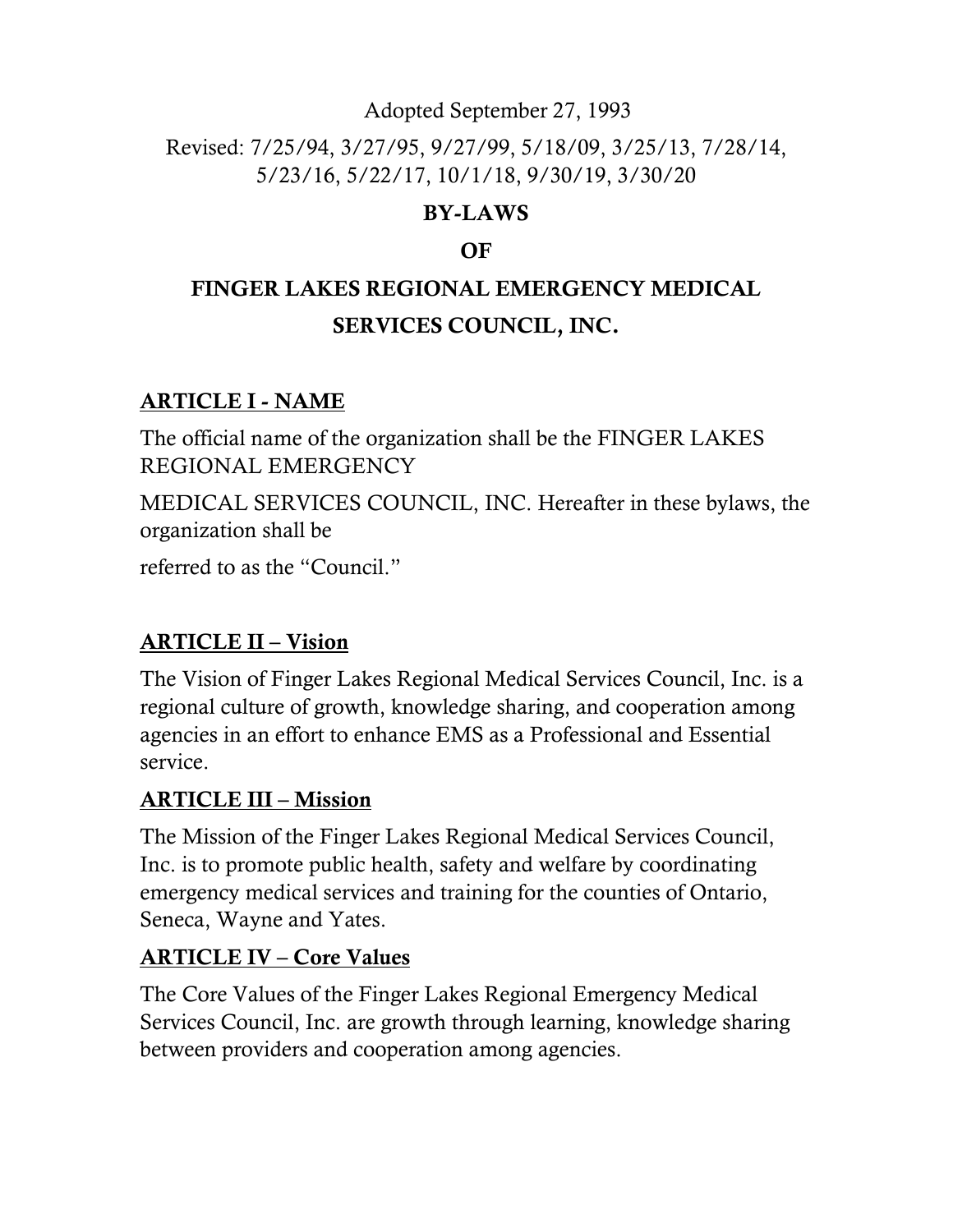### ARTICLE V - OFFICE AND BOOKS

#### Section 1. Office

The office of the Council shall be at such place within the Counties of Ontario, Seneca, Wayne and Yates, State of New York, as the Board of Directors may determine.

#### Section 2. Books and Records

They shall be kept at the office of the Council:

(1) Accurate, legible, and complete books and records of accounts,

(2) Minutes of the proceedings of the members, the Board of Directors, and all standing committees,

(3) A current list of the directors and officers of the Council and their residence addresses,

(4) A list of records containing the names and addresses of all members, the class or classes of membership or capital certificates and the number of capital certificates (if any) held by each and the dates when they respectively became the holders of record, and

(5) A copy of the current By-laws.

### ARTICLE VI - PURPOSE AND FUNCTIONS

Section 1. The Council is established in accordance with Section 3003 of Article 30 of the New York Public Health Law to coordinate emergency medical services for the Finger Lakes Counties of Ontario, Seneca, Wayne and Yates and discharging all responsibilities conferred on a regional council or an EMS program agency by Article 30 of the New York Public Health Law.

Section 2. The Council may engage in any activity necessary, convenient and desirable to carry out its purposes and for the exercise of the powers granted in Article 30 of the New York Public Health Law including, but not limited to, those explicitly enumerated in Article 30.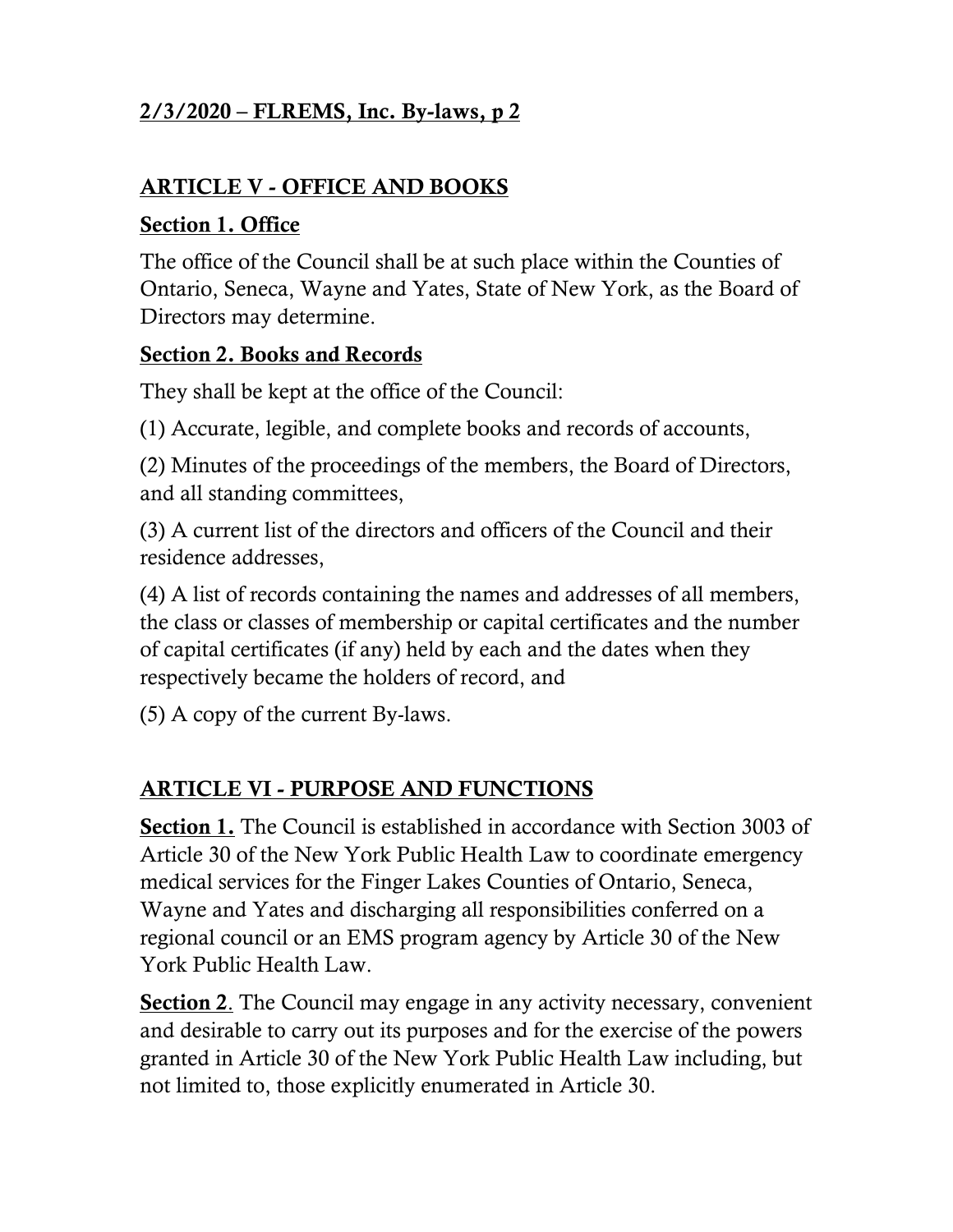### ARTICLE VII - MEMBERSHIP

#### Section 1. Authorized

(A) The Council shall have a voting membership of at least fifteen (15) but not more than thirty (30) members who reside within the counties of Ontario, Wayne, Seneca and Yates (the "four counties"), of whom not less than one-third shall be representatives of ambulance services.

(B) Ex-officio, non-voting members of the Council shall be the:

(1) Medical Director for the Council,

(2) Administrative Coordinator of the Council,

(3) County EMS Coordinators not seated as voting members of the Council,

(4) Program Agency Coordinator or other full-time Program Agency employees.

(C) The Council does not discriminate based on race, color, religion, age or handicap in recruitment, membership, activities or programs.

(D) The Council reviews, periodically, the population make up of the region to assure diversified representation of willing members on the Council and associated committees.

#### Section 2: Term of Office

(A) The term of office of members shall be four years, commencing with the first meeting following official designation as a Regional Council under Article 30 of the Public Health Law of the State of New York, except that of the initial membership, half will service for two years, to be replaced by members elected to full terms.

(B) Those appointed to membership by the offices they hold shall be replaced for the balance of their term by their successors in office.

(C) Members may be re-elected to successive terms.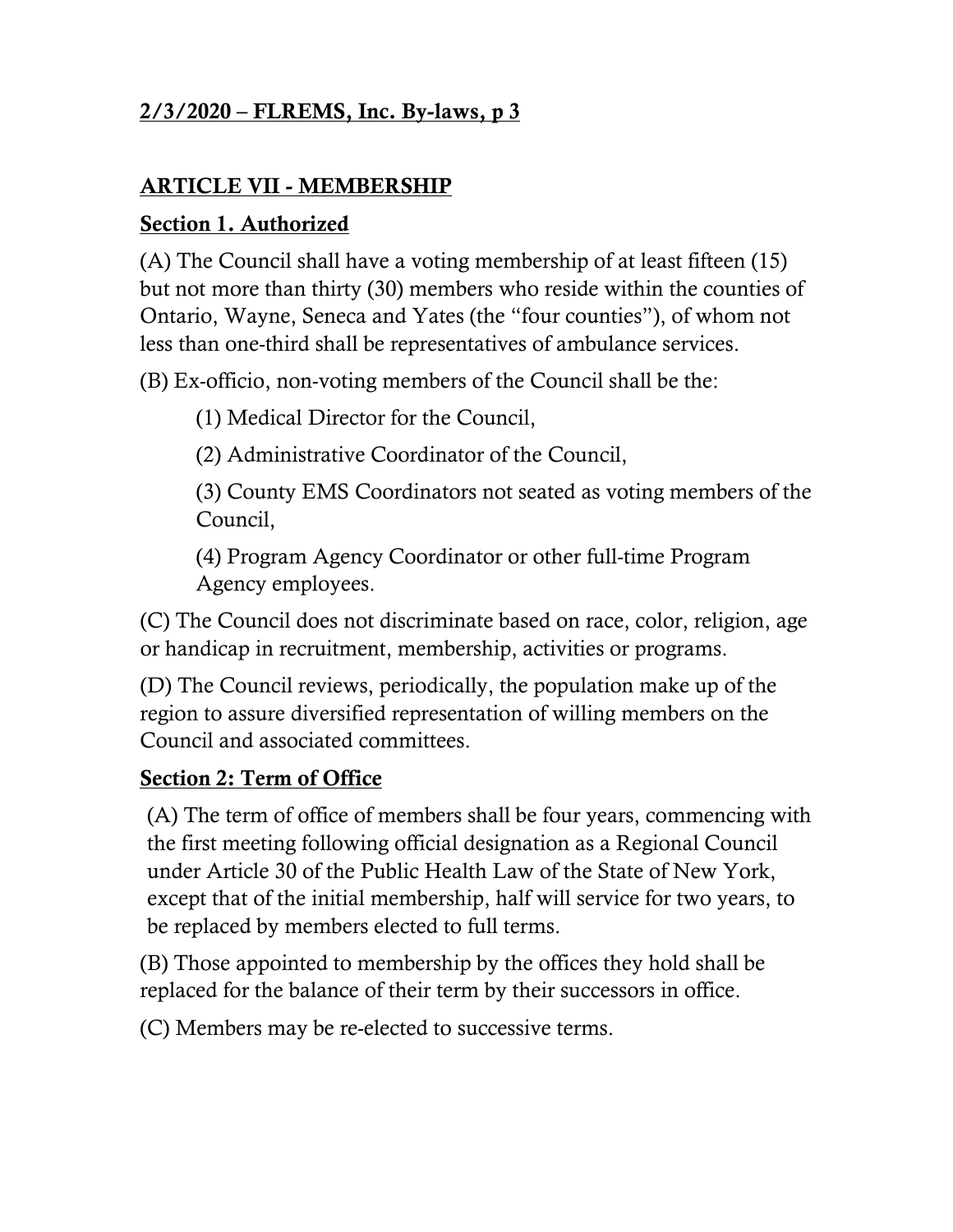#### Section 3. Qualifications of Membership

- (A) The membership shall reflect the approximate population of the four counties by including at most:
	- (1) Twelve (12) members representing Ontario County
	- (2) Three (3) members representing Seneca County
	- (3) Nine (9) members representing Wayne County
	- (4) Three (3) members representing Yates County

(B) At most, three members, shall be members-at-large who represent regionwide emergency medical services interests. A member-at-large will not be considered a representative of a specific county and will not be counted against the quota of any County in which he or she represents. Periodically, the ratio of county members will be re-evaluated based on current census figures.

(C) The representatives from each County shall include the County EMS Coordinator, elected or as Ex-officio, if one exists. The balance of the representation from each County shall consist of, but not be limited to, representatives of existing local governments, ambulance services, advanced life support services, emergency medical care committees, physicians, nurses, physicians assistants, hospitals, health planning agencies, fire department emergency and rescue squads, public health officers and the public.

(D) All members shall be residents of one of the four Counties, but a member need not be a resident of the County of the organization they represent.

(E) Full-time employees of the Council are not eligible for membership but are encouraged to attend meetings in an Ex-Officio status and as a subject matter expert when necessary. Part time Employees whose payments/fees are reimbursed by the Finger Lakes Community College or the Council will retain eligibility for membership.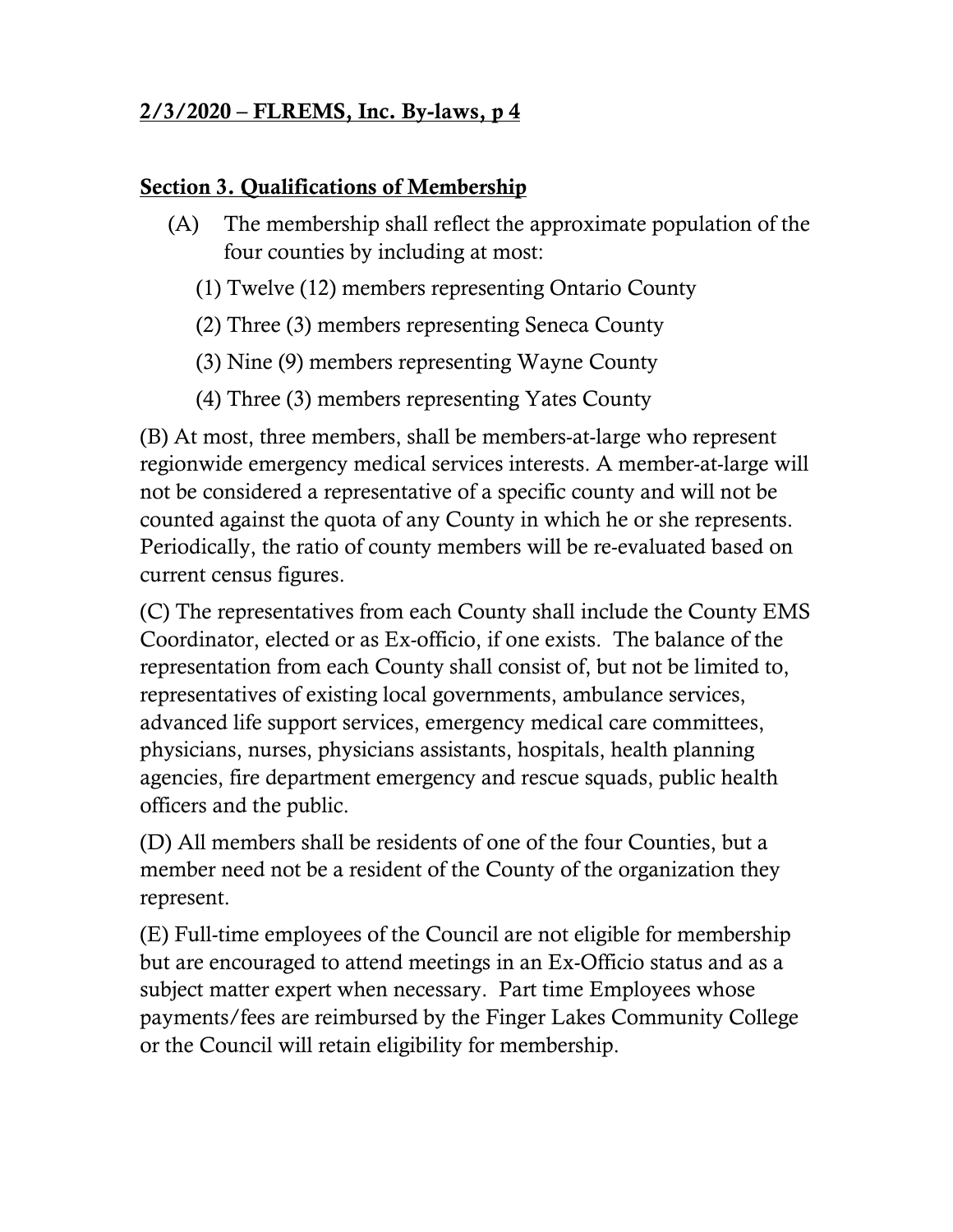#### Section 4. Evidence of Membership

The names and addresses of current members and the date on which each was appointed or elected are set forth in Attachment A to these bylaws. Changes in membership may be made on Attachment A from time to time without amendment to these by laws.

#### Section 5. Election of New Members

(A) New members shall be elected by the members from nominations submitted at the Annual Meeting.

(B) Nomination to membership shall be made by the Nominating Committee (see Article VIII, Section 5). Additional nominations will be accepted from the floor.

(C) Election to membership will be held at the annual meeting for each ending term. Vacancies for a term will be filled by election at any meeting for the remainder of the said vacant term.

(D) New members will be seated at the first meeting following their election.

#### Section 6. Removal of Members

(A) Failure to attend a meeting will be regarded as an absence. Prior notification to the Council administrative office is requested to determining a quorum.

(B) Any member of the Council who has four absences from Full Council meetings in a twelve-month period is automatically removed from membership and the open position shall be filled according to Section 7 of this article.

(C) The Secretary will report to the Full Council, those members' attendance that have three absences which may require action.

(D) Each year at the Annual Meeting, the Council shall review the attendance history of all members as submitted by the Secretary. This history shall include both Full Council meetings and assigned committee meetings. This history will be based on twelve months (one year) of the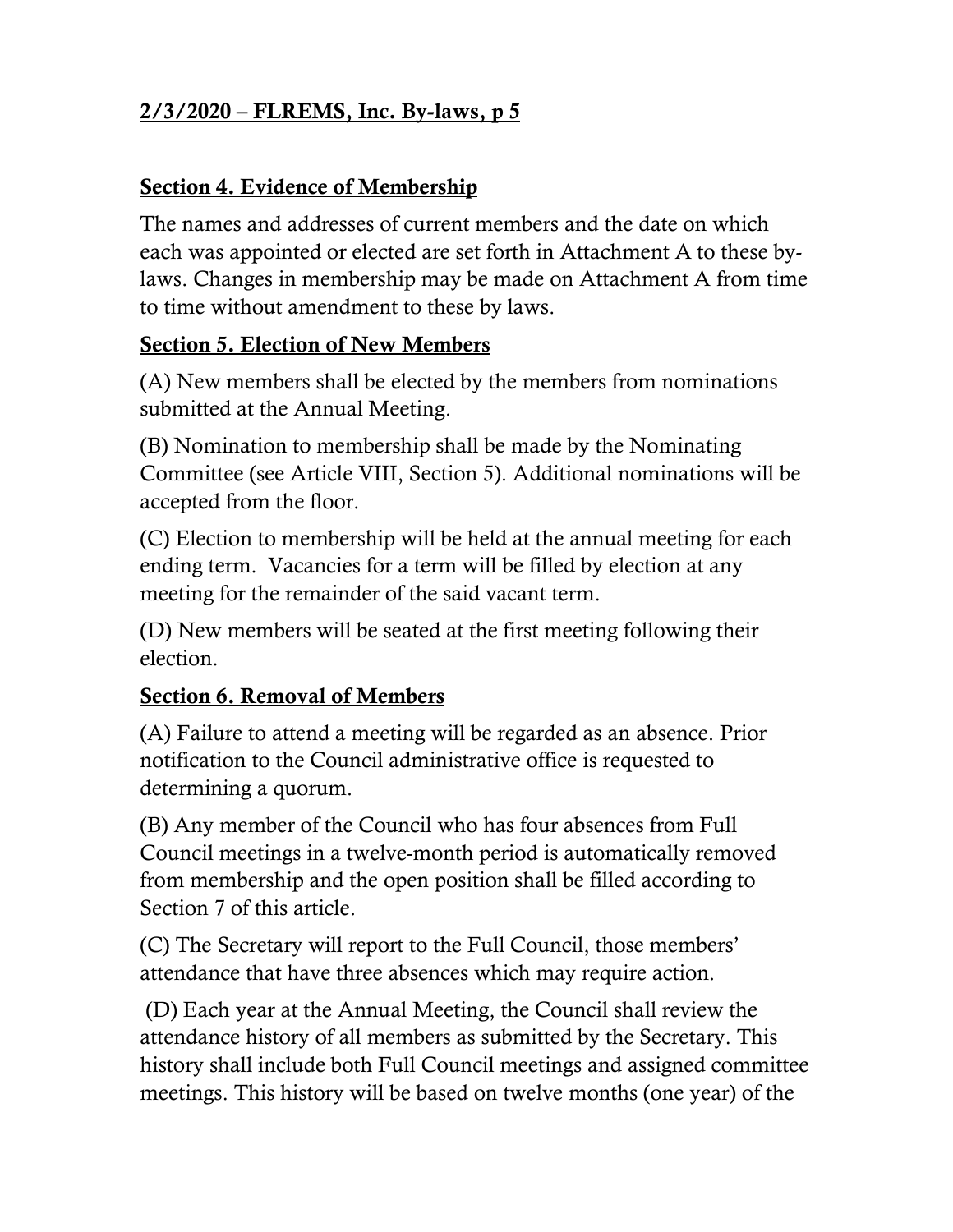member's term. Any member who has missed more than 50% of scheduled meetings may be removed by a two-thirds vote of the members present.

#### Section 7. Vacancies in Voting Membership

(A) Vacancies in membership resulting from action under Section 6, or from any resignation, may be filled at the next meeting of members for the remaining term of said seat.

(B) The newly elected member shall serve until the next annual meeting at which an election of members is scheduled.

### ARTICLE VIII - MEETINGS OF MEMBERS

#### Section 1. Regular and Annual Meetings:

(A) Regular meetings of the membership shall be held at least quarterly on dates to be determined by the Chairperson of the Council.

(B) An annual meeting of membership shall be held in September of each year on any day in that month as determined by the Board of Directors. The purpose of the meeting shall be to elect members and directors, approve appointments to standing committees and transact any other business required.

### Section 2. Special Meetings:

Special meetings of the members may be called at any time by the Chairperson or upon the written request of any five (5) members.

### Section 3. Action by Members without a Meeting:

Whenever under the Not-for-Profit Corporation Law, the members are required or permitted to take any action by vote, such action may be taken without a meeting on written consent, setting forth the action so taken, signed by all the members entitled to vote thereon.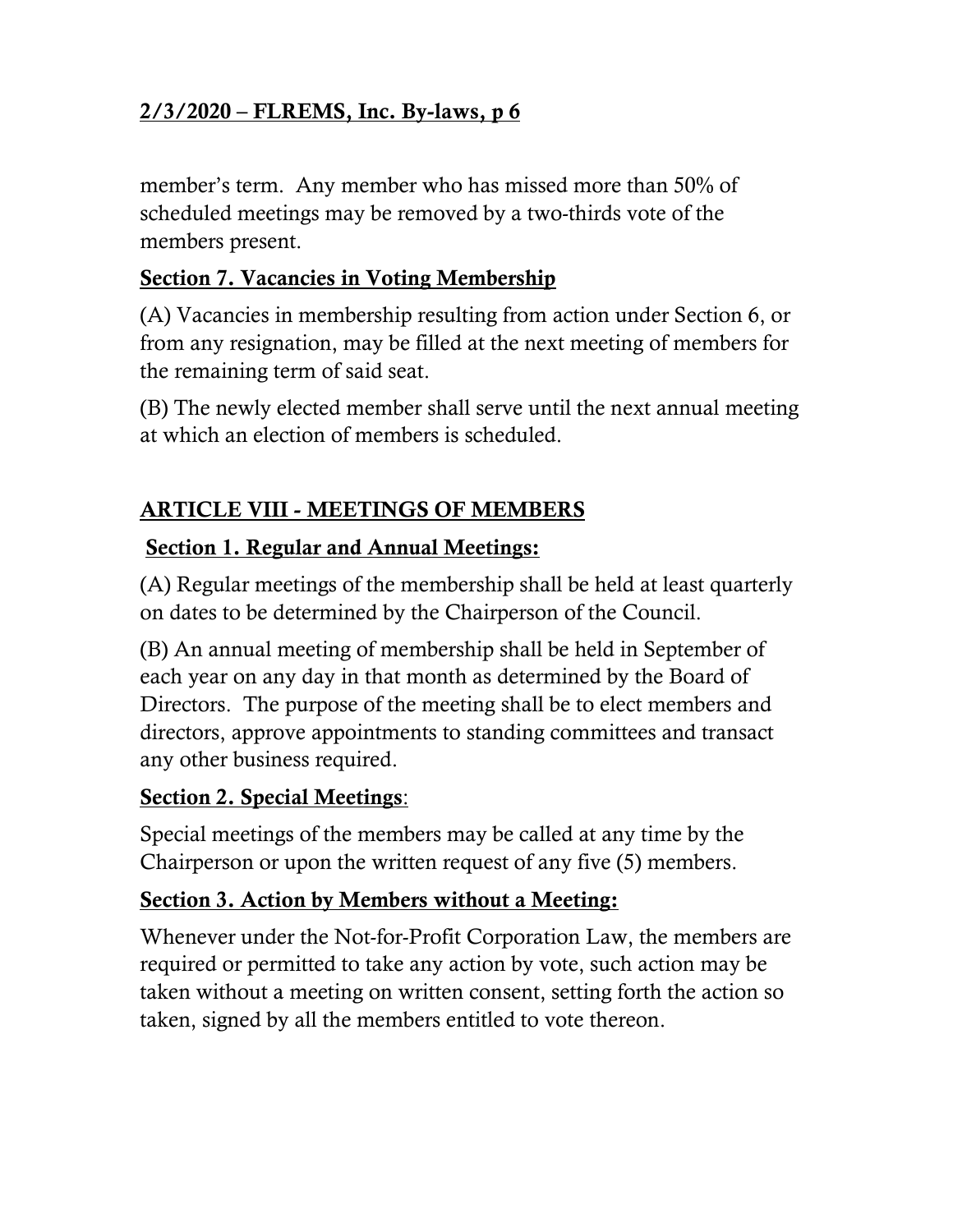#### Section 4. Place of Meetings:

Meetings of members shall be held at the principal office of the Council or at such other place, within the State of New York, as may be fixed by the members.

#### Section 5. Notice of Meetings:

- (A) Written notice shall be given of each meeting of members, shall state the place, date and hour of meeting and, unless it is an Annual or Regular Meeting, shall also indicate that it is being issued. by or at the direction of the person or persons calling the meeting. Notice of a Special Meeting shall also state the purpose or purposes for which it is being called.
- (B) A copy of the notice of any meeting shall be given to each member, personally, by first class mail, or through electronic mail not less than ten nor more than fifty days before the date of the meeting. Notice given by another class of mail shall be given to each member not less than thirty nor more than fifty days before the date of the meeting. If mailed, such notice is given when deposited in the United States mail, with postage thereon prepaid, directed to the member at the member's address as it appears on the record of members, or at another address if the member shall have filed with the Secretary a written request that notices to the member be mailed to some other address.
- (C) Notice of meetings need not be given to any member who submits a signed waiver notice, in person or by proxy, whether before or after the meeting. The attendance of any member at a meeting in person or by proxy, without protesting prior thereto or at the commencement of the meeting the lack of notice of such meeting, shall constitute waiver of notice by him/her.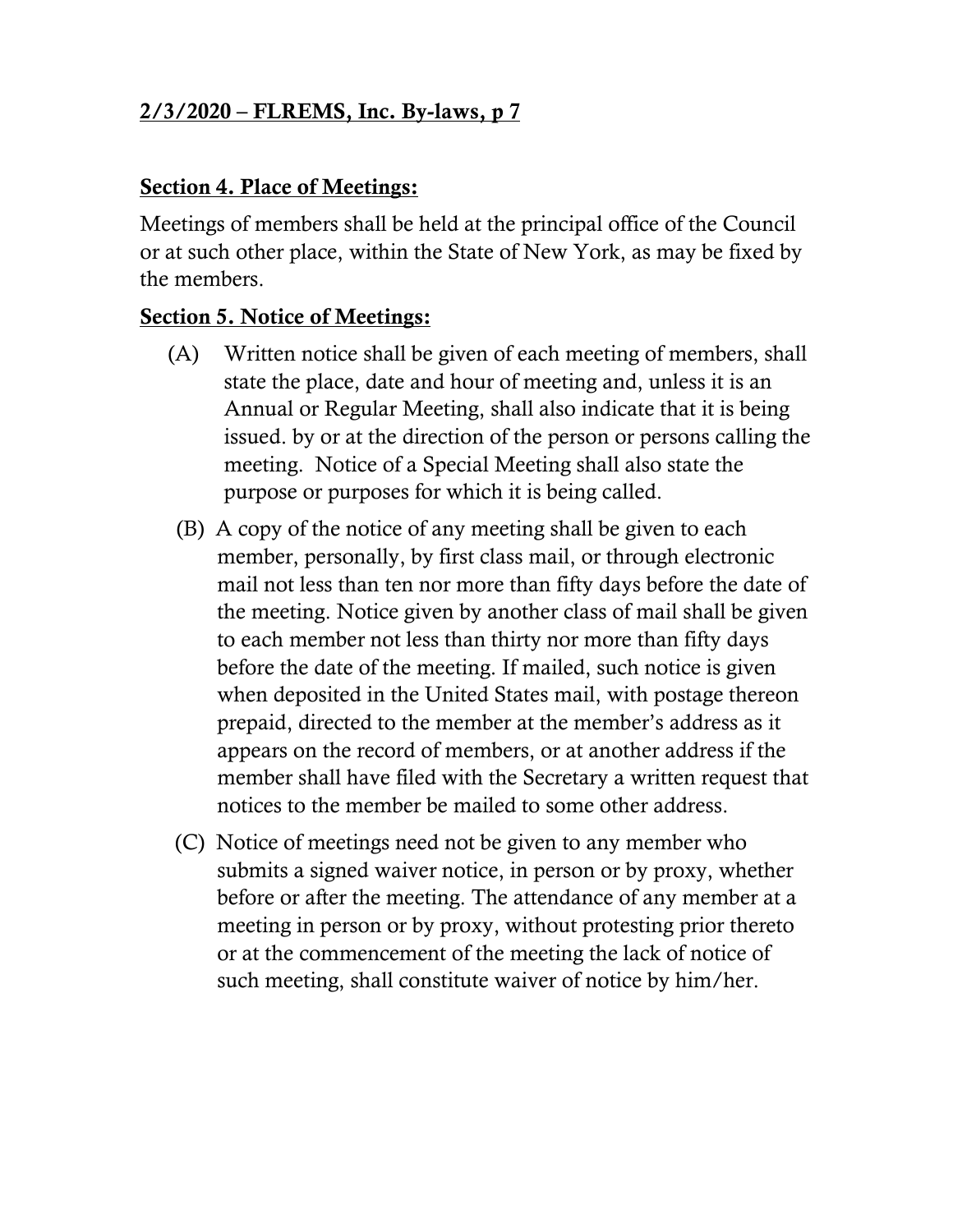#### Section 6. Qualification of Voters:

 (A) Every member of record of the Council except those Ex-officio members listed in Article IV paragraph {B}, shall be entitled at every meeting of the members to one vote.

 (B) The Board of Directors may fix a date as the record date for determining the members entitled to vote at any meeting of members or any adjournment thereof, or to express consent to or dissent from any proposal without a meeting. The record date shall not be more than fifty nor less than ten days before the date of the meeting.

#### Section 7. Quorum:

A majority of the members seated shall constitute a quorum for the transaction of any business. When a quorum is once present to organize a meeting, it is not broken by the subsequent withdrawal of any members.

#### Section 8. Organization:

At every meeting of the members, the Chairperson, or in the absence of the Chairperson the Vice-Chairperson, or in the absence of both such officers a person selected by the meeting, shall act as Chairperson of the meeting. The Secretary, his/her designee, or in the absence of the Secretary and his/her designee a person selected by the meeting, shall act as secretary of the meeting.

#### Section 9. Voting:

Whenever any action is to be taken by vote of the members, it shall, except as otherwise required by law, by the Certificate of Incorporation, or these by-laws, be authorized by a majority vote of the voting members present at such meeting.

#### Section 10. List of Members at Meeting:

A list or record of members entitled to vote, certified by the Secretary or his/her designee, shall be produced at any meeting of members upon the request of any member who has given written notice to the Council that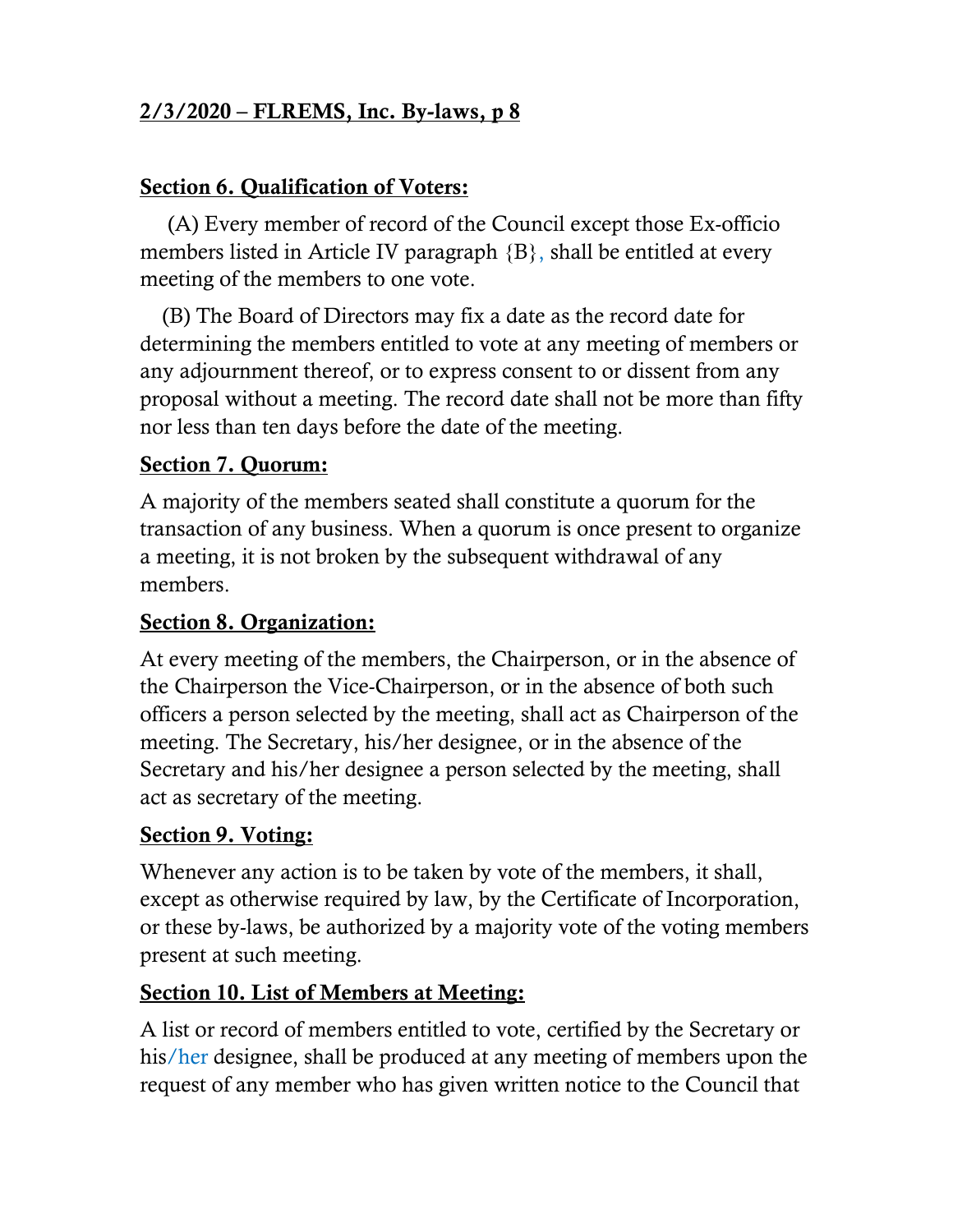such request will be made at least ten days prior to such meeting. If the right to vote at any meeting is challenged, the person presiding thereat shall require such list or record of members to be produced as evidence of the right of the persons challenged to vote at such meeting, and all persons who appear from such list of records to be members entitled to vote thereat may vote at such meeting.

#### Section 11. Conflict of Interest:

(A) A member is ineligible to vote on any matter before the Council in which he/she has a conflict of interest.

(B) A conflict of interest exists when a member or an organization he is associated with:

(1) Will receive direct pecuniary benefit or detriment, or

(2) Will receive any direct non-monetary benefit or detriment of significant value

(C) Prior to voting, a member who has a conflict of interest should call this fact to the attention of the presiding officer and abstain from voting.

(D) If, prior to voting, a claim of conflict of interest is made regarding a member who does not choose to abstain, then the existence of a conflict will be determined by a majority vote of those members present.

### Section 12. Rules of Parliamentary Procedure:

Parliamentary Procedure and order for all meeting will be conducted following "Sturgis (Standard Parliamentary Procedure)" when other rules are not contained in theses articles.

### ARTICLE IX - BOARD OF DIRECTORS

### Section 1. Qualifications of Directors:

Each Director shall be at least eighteen years of age.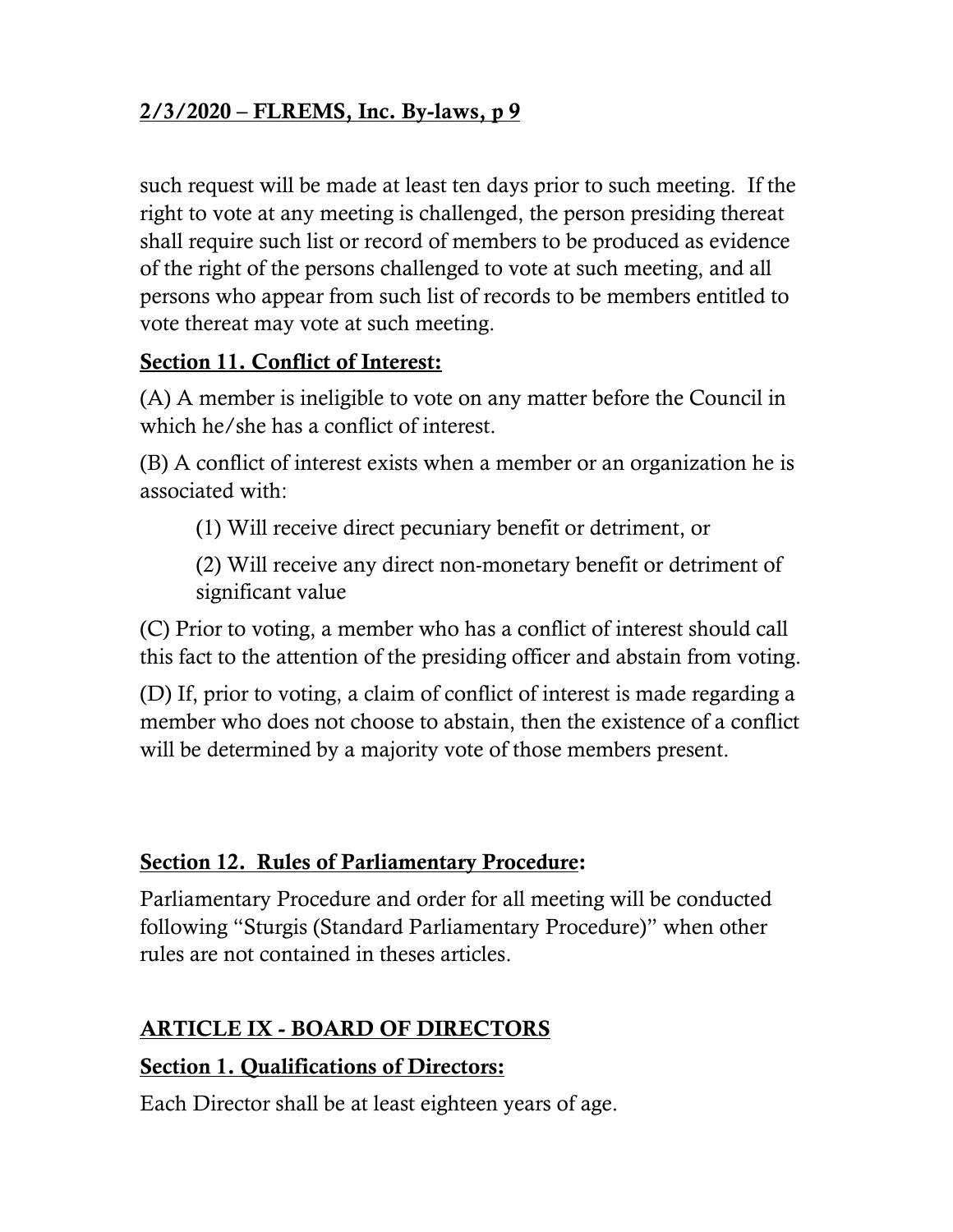### Section 2. Number and Term of Office:

(A) The Board of Directors shall consist of five persons elected by the members at the Annual Meeting from nominations submitted by the Nominating Committee. Additional nominations will be accepted from the floor.

(B) Four directors shall be elected to the following offices: Chairperson, Vice-Chairperson, Treasurer and Secretary.

(C) One director at-large will be elected to the remaining position.

(D) All directors shall hold office until the next Annual Meeting and until their successors have been elected or appointed and seated.

#### Section 3. Resignations and Removal of Directors:

(A) Any director of the Council may resign at any time by giving written notice to the Chairperson, or to the Secretary. Such resignation shall take effect at the time specified therein or, if no time be specified, it shall be upon delivery.

(B) Any or all the directors may be removed, with cause, by the members.

(C) Any or all the directors may be removed for cause by a majority vote of the directors' present provided that all seated directors are present at the meeting at which such action is taken.

#### Section 4. Vacancies:

(A) Vacancies occurring in the Board of Directors for any reason shall be filled by the members of the Council at its next meeting.

(B) Directors elected to fill vacancies shall be seated immediately and hold office until the next Annual Meeting and until their successors have been elected or appointed and seated.

#### Section 5. Organization:

(A) At each meeting of the Board of Directors, the Chairperson, or, in his/her absence, the Vice- Chairperson, or, in the absence of either such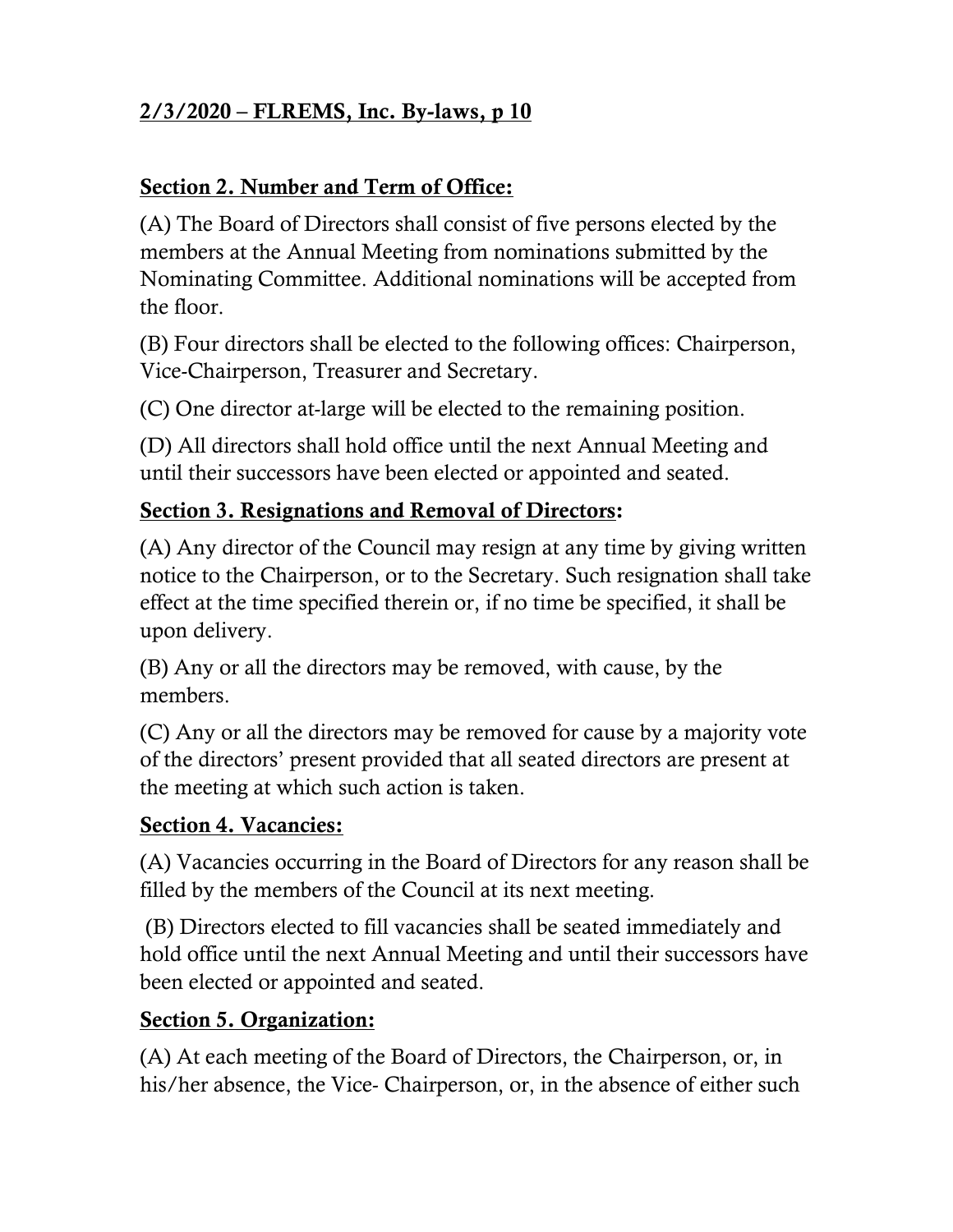officer a chairperson chosen by a majority of the directors' present, shall preside.

(B) The Secretary or his/her designee shall act as secretary of the Board of Directors. In the event both the Secretary and his/her designee shall be absent from any meeting of the Board of Directors, the meeting shall select its secretary.

#### Section 6. Quorum:

A majority of the seated directors shall constitute a quorum for the transaction of business.

#### Section 7. Action by the Board of Directors:

(A) Each director shall have one vote.

(B) Except as otherwise provided by law or these By-laws, the Board of Directors shall act by a majority vote of the directors' present.

(C) Any action required or permitted to be taken by the Board of Directors or any committee thereof may be taken without a meeting if all members of the Board of Directors or the committee consent in writing to the adoption of a resolution authorizing the action. The resolution and written consents thereto by the members of the Board or committee shall be filed with minutes of the proceedings of the Board or committee.

(D) Any one or more members of the Board of Directors or any Committee thereof may participate in a meeting of such Board or committee by means of a conference telephone or similar communications equipment allowing all persons participating in the meeting to hear each other at the same time. Participation by such means shall constitute presence in person at a meeting.

#### Section 8. Place of Meeting:

The Board of Directors may hold its meetings at the principal office of the Council, or at such a place or places within the State of New York as the Board of Directors may from time to time by resolution determine.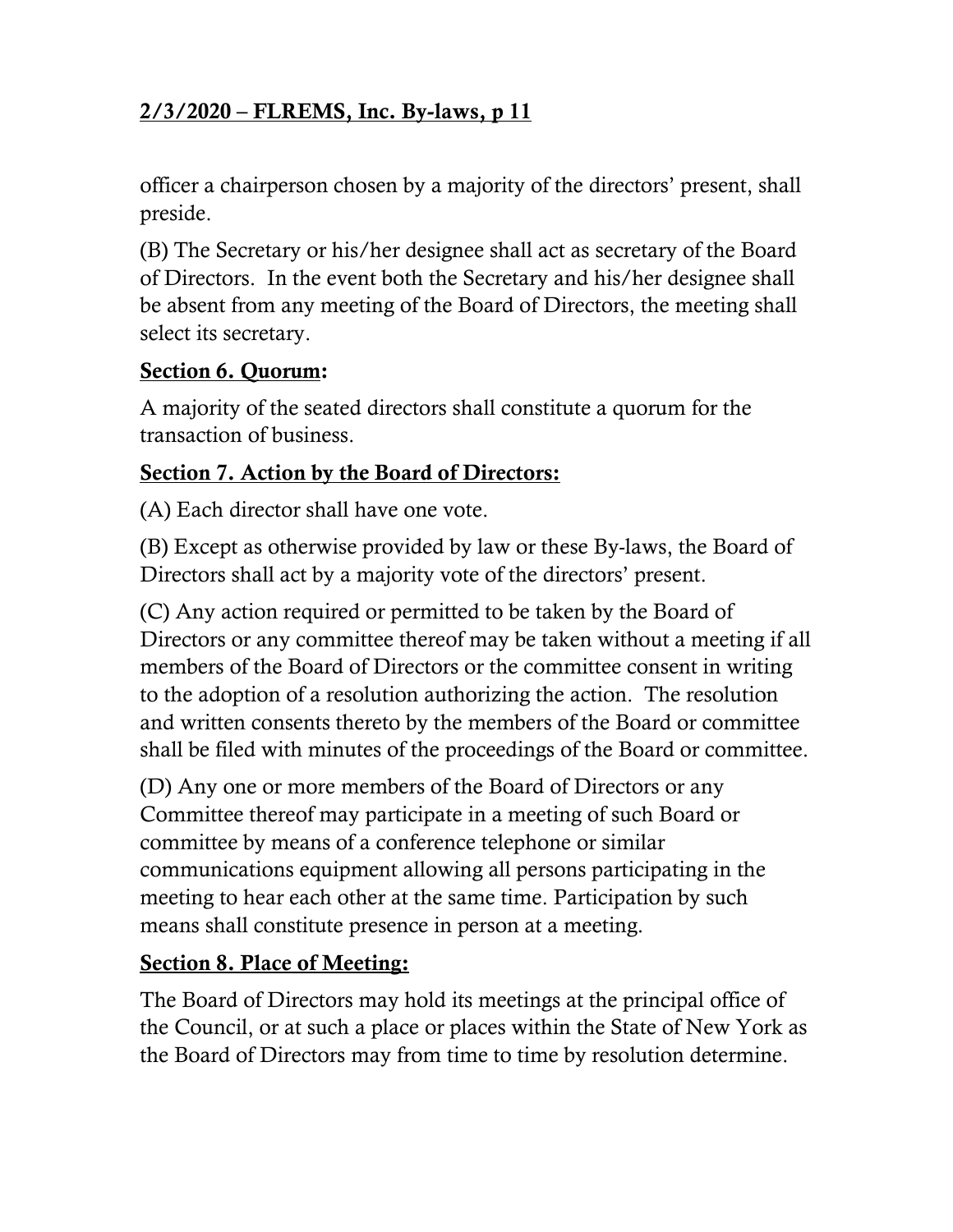#### Section 9. Meetings:

(A) Regular meetings of the Board of Directors may be held without notice at such times as may be fixed from time to time by resolution of the Board of Directors.

(B) Special meetings of the Board of Directors shall be held whenever called by the Chairperson or by any two of the directors. Notice shall be given orally, or by mail, and shall state the purposes, time and place of the meeting. If notice is given orally, in person or by telephone, it shall be given not less than one day before the meeting; if given by mail, it shall be given not less than three days before the meeting.

#### Section 10. Waivers of Notice:

Notice of a meeting shall not be given to any director who submits a signed waiver of notice, whether before or after the meeting, who attends the meeting without protesting, prior thereto or at its commencement, the lack of notice to him/her.

#### Section 11. Compensation:

Directors shall receive no compensation for their services but may be reimbursed for the expenses reasonably incurred by them in the performance of their duties.

#### Section 12. Annual Reports:

The Board of Directors shall present at the Annual Meeting a report verified by the Chairperson and Treasurer, or by a majority of the directors, showing in appropriate detail the following:

(1) The assets and liabilities, including trust funds, of the Council as of the end of the prior fiscal year.

(2) The principal changes in assets and liabilities, including trust funds, during said fiscal period.

(3) The revenue or receipts of the Council both unrestricted and restricted to purposes, during said fiscal period.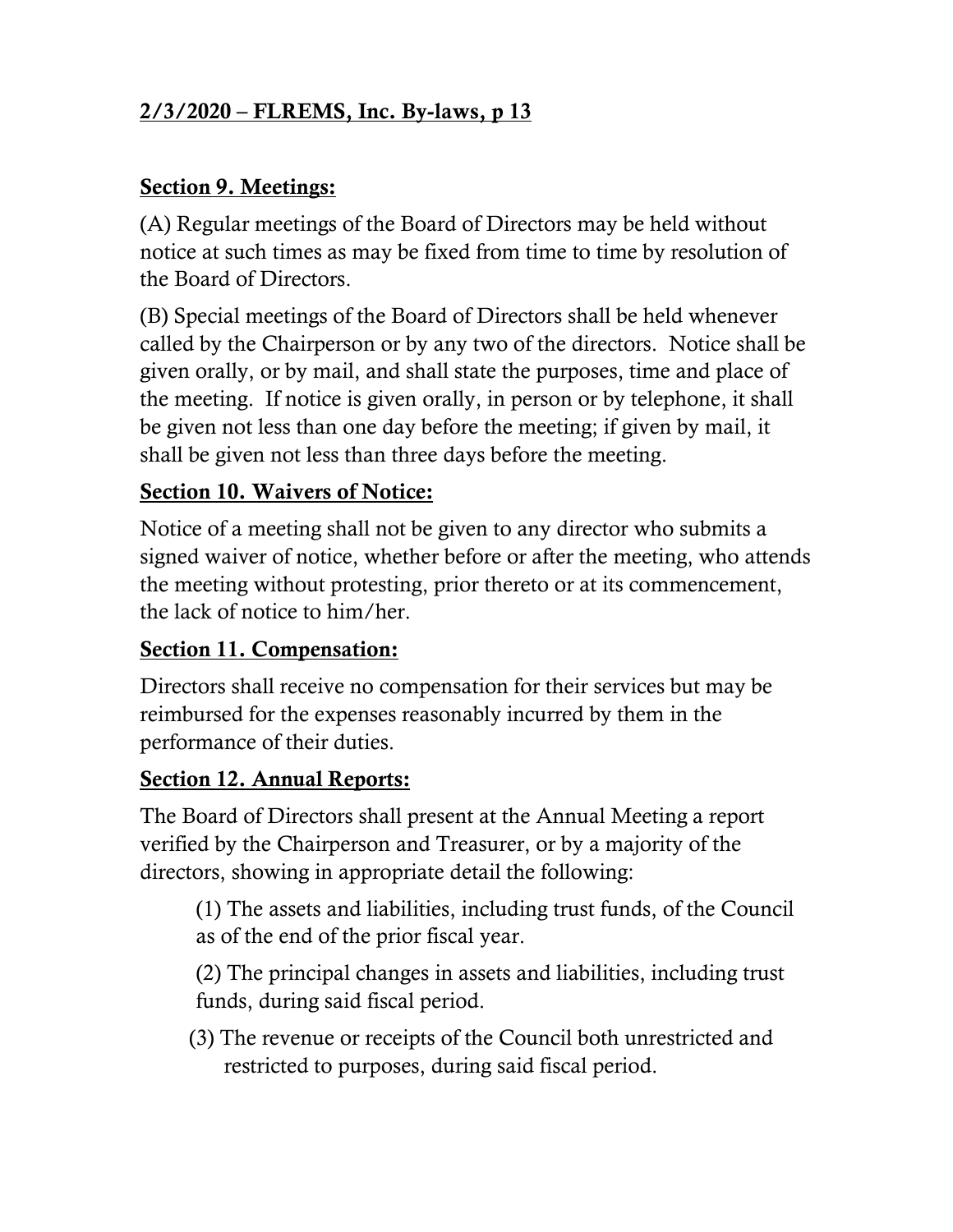- (4) The expenses or disbursements of the Council for both general and restricted purposes during said fiscal period.
- (5) The number of members of the Council as of the date of the report, together with a statement of increase or decrease in such number during said fiscal period and a statement of the place where the names and places of residence of the current members may be found. This report shall be filed with the records of the Council and a copy thereof entered in the minutes of the proceedings of the Annual Meeting.

## ARTICLE X –OFFICERS:

### Section 1. Number:

The officers of the Board of Directors shall also serve as officers of the Council.

### Section 2. Additional Officers:

(A) Additional officers may be elected for such period, have such authority and perform such duties, either in an administrative or subordinate capacity, as the members may from time to time determine.

(B) Any officer so elected may resign at any time by giving written notice to the Chairperson or the Secretary. Any such resignation shall take effect at the time specified therein, or, if no time be specified, upon delivery.

(C) Any officer so elected may be removed by the members, with cause, at any time.

### Section 3. Chairperson:

(A) The Chairperson shall preside at all meetings of the members, Board of Directors, and Executive Committee at which the Chairperson is present.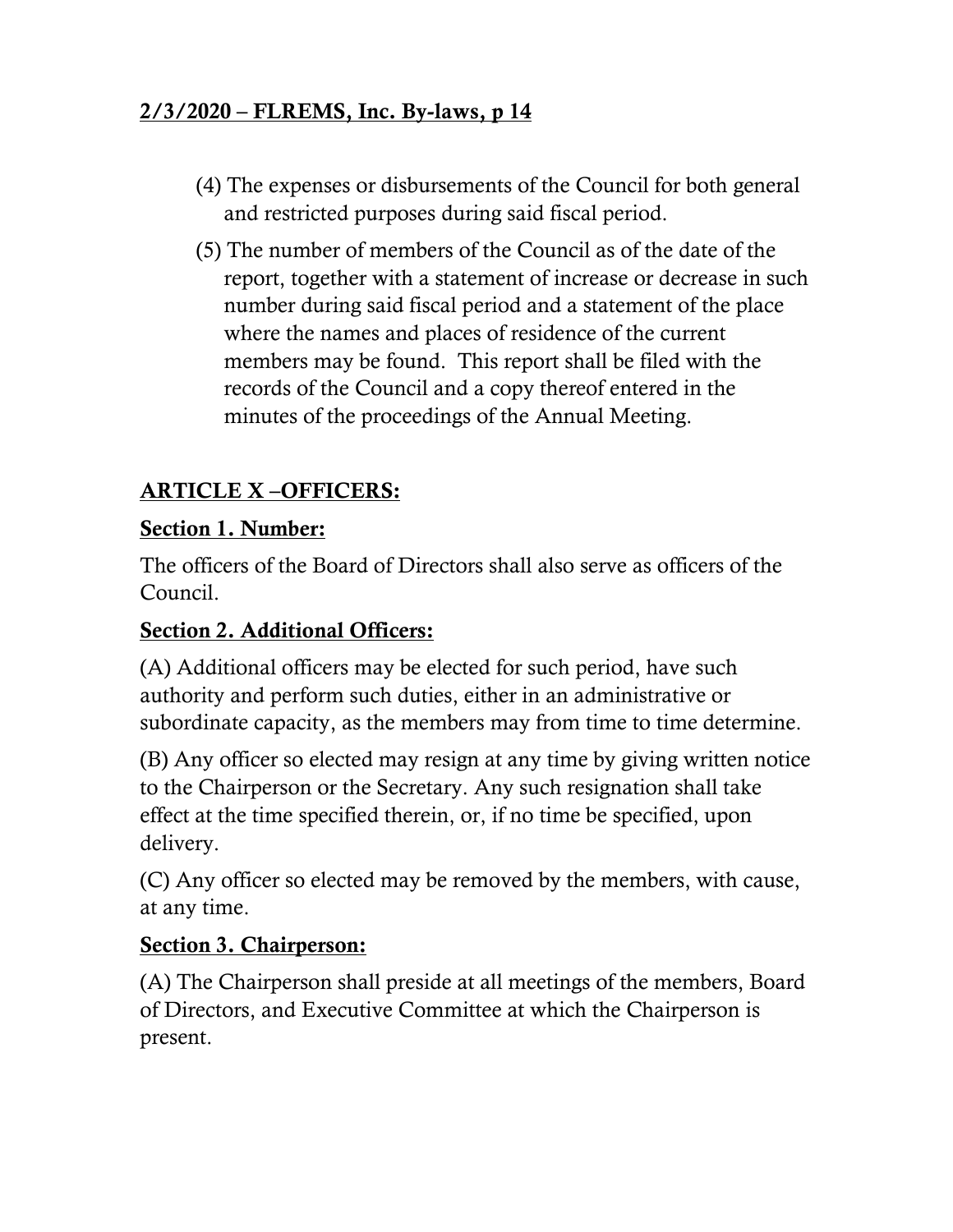(B) The Chairperson shall act as the chief executive officer of the Council and shall supervise the management of the affairs of the Council subject only to the supervision of the Board of Directors.

(C) The Chairperson shall also perform such other duties as may be assigned from time to time by the members or the Board of Directors.

(D) The Chairperson shall be ex-officio, non-voting member, of all standing and ad hoc committees of the Council, unless otherwise provided for in these by-laws.

(E) The Chairperson shall act in the absence of, conflict of interest, or concerns of Equal Employment/Harassment toward or upon the Vice-Chairperson on a case by case basis.

### Section 4. Vice-Chairperson:

(A) In the absence or incapacity to act, the Chairperson, or if the office of Chairperson be vacant, the Vice-Chairperson shall perform the duties and exercise the powers of the Chairperson, subject to the right of the Board from time to time to extend or confine such powers and duties or to assign them to others.

(B) The Vice-Chairperson will serve as the FLREMSC Equal Opportunity Officer.

(C) The Vice-Chairperson will investigate and report all finding to the Executive Committee/Council any concerns regarding Harassment unless relieved by the Chairperson.

### Section 5. Treasurer:

(A) The Treasurer shall keep and maintain the books of account and shall have charge and custody of, and be responsible for, all funds and securities of the Council, and deposit all such funds in the name of and to the credit of the Council in such banks, trust companies, or other depositories as shall be selected by the Board of Directors.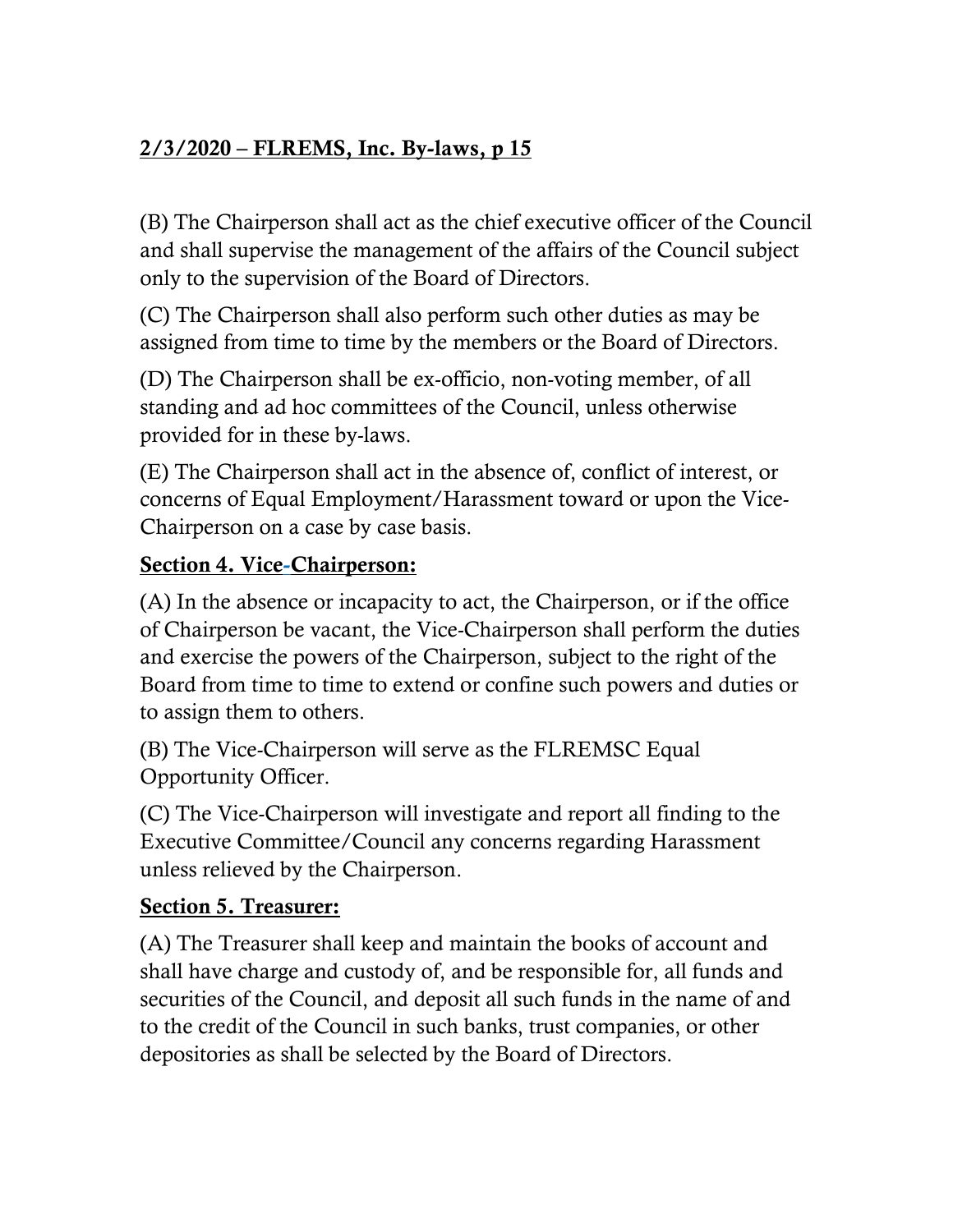(B) The Treasurer shall also perform all other duties customarily incident to the office of Treasurer and such other duties as from time to time may be assigned by the members or the Board of Directors.

(C) The Treasurer will provide to each member at each regularly scheduled meeting a financial statement reflecting the fiscal position of all accounts of the Council.

(D) The Treasurer, or designee, will present to the Full Council grant requirements and budgets prior to submission.

### Section 6. Secretary:

(A) It shall be the duty of the Secretary, or his/her designee, to act as secretary of all meetings of the members, Board of Directors, and Executive Committee and to keep the minutes of all such meetings in a proper book or books to be provided for that purpose.

(B) The Secretary, or designee, shall see that all notices required to be given by the Council are duly given and served.

(C) The Secretary, or designee, shall keep a current list of the Council's directors and officers, their residence addresses and designated electronic addresses for all members.

(D) The Secretary, or designee, shall be custodian of the seal of the Council and shall affix the seal to all agreements, documents and other papers requiring the same.

(E) The Secretary, or designee, shall have custody of the minute book containing the minutes of all meetings of members, directors, the Executive Committee, and any other committees which may keep minutes, and of all other contracts and documents which are not in the custody of the Treasurer, or in the custody of some other person authorized by the Board of Directors to have custody.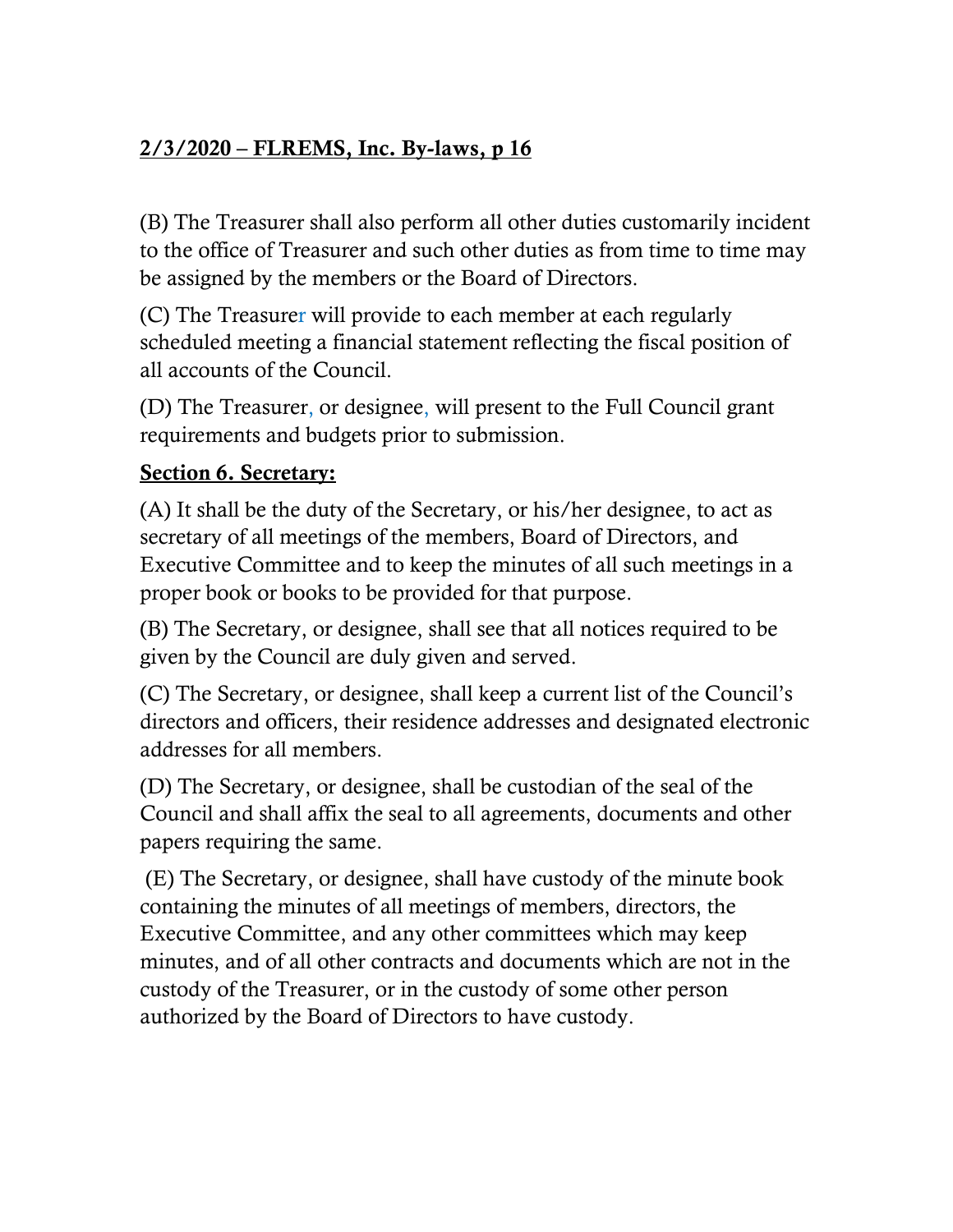(F) The Secretary shall also perform all other duties customarily incident to the office of Secretary and such other duties as from time to time may be assigned by the members of the Board of Directors.

### 2/3/2020 – FLREMS, Inc. By-laws, p 17

(G) The Secretary shall maintain attendance records, both meetings and Committees, and report said to the Board of Directors and Council members as required and/or requested.

### Section 7. Officers:

The Board of Directors may delegate to any officer or committee the power to appoint and to remove any subordinate officer, agent, or employee.

#### Section 8. Assignment and Transfer of Stocks:

Bonds and Securities - It shall require the signatures of any two of the Chairperson, Vice-Chairperson, Treasurer or Secretary to assign, or to endorse for transfer, under the Council's seal, and to deliver, any stock, bonds, subscription rights, or other securities, or any beneficial interest therein, held or owned by the Council.

### ARTICLE XI - STANDING COMMITTEES:

#### Section 1. Executive Committee:

(A) The Executive Committee shall have the power to act as if the Full Council had acted, except that it cannot:

(1) Take any action which requires submission to the members of the Council,

(2) Fill vacancies in the Board of Directors or any committee of the Board of Directors,

(3) Fix expense compensation for Directors serving on the Board of Directors or any committee of the Board of Directors,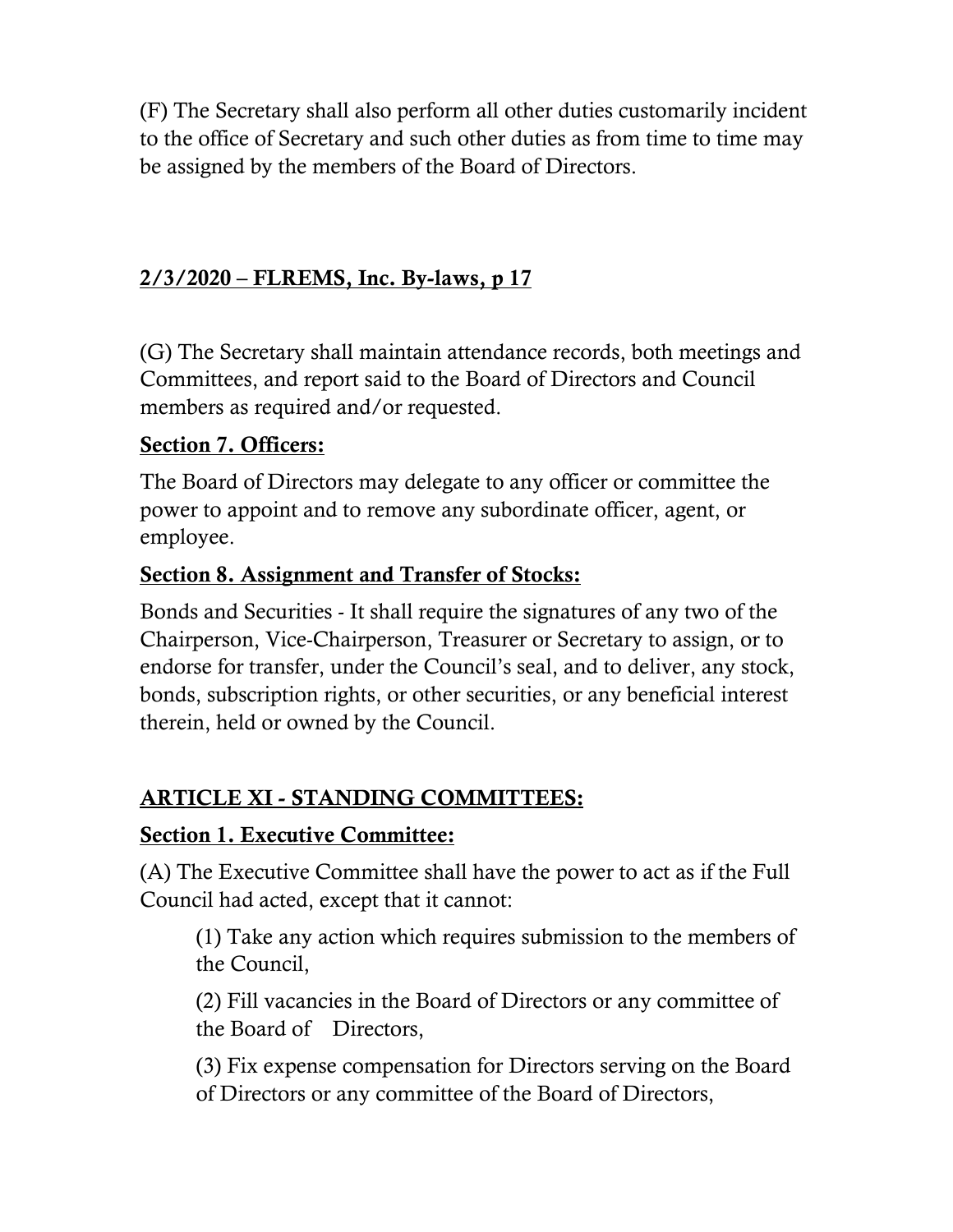(4) Amend or repeal these By-laws or adopt new By-laws or

(5) Amend or repeal any resolution of the Board of Directors which by its terms is not so amendable or repeal able.

### 2/3/2020 – FLREMS, Inc. By-laws, p 18

(B) Any actions taken by the Executive Committee shall be referred to the Full Council at its next meeting and those actions taken for ratification by the Full Council.

(C) Executive Committee acts exclusively on personnel matters.

(D) The Executive Committee shall consist of the:

(1) Board of Directors,

(2) One representative from each of the four counties, as elected by the members at each Annual Meeting from nominations submitted by the representatives of each county.

(E) Ex-officio, non-voting members of the Executive Committee, shall be the:

- (1) Medical Director for the Council,
- (2) Administrative Coordinator of the Council,
- (3) Program Agency Coordinator.

(F) Members elected directly to the Executive Committee may be removed by the members of the Council, with cause, at any time. Any vacancy, whether from resignation or removal, shall be filled by the members of the Council at its next meeting.

(G) The Executive Committee shall meet as often as necessary. A meeting of the Executive Committee may be called by any member of the Executive Committee on three (3) days notice to the Council office or to the members of the Executive Committee. An Executive Committee meeting may be convened at any scheduled Full Council meeting if there is a quorum of the Executive Committee and there is not a quorum of the Council.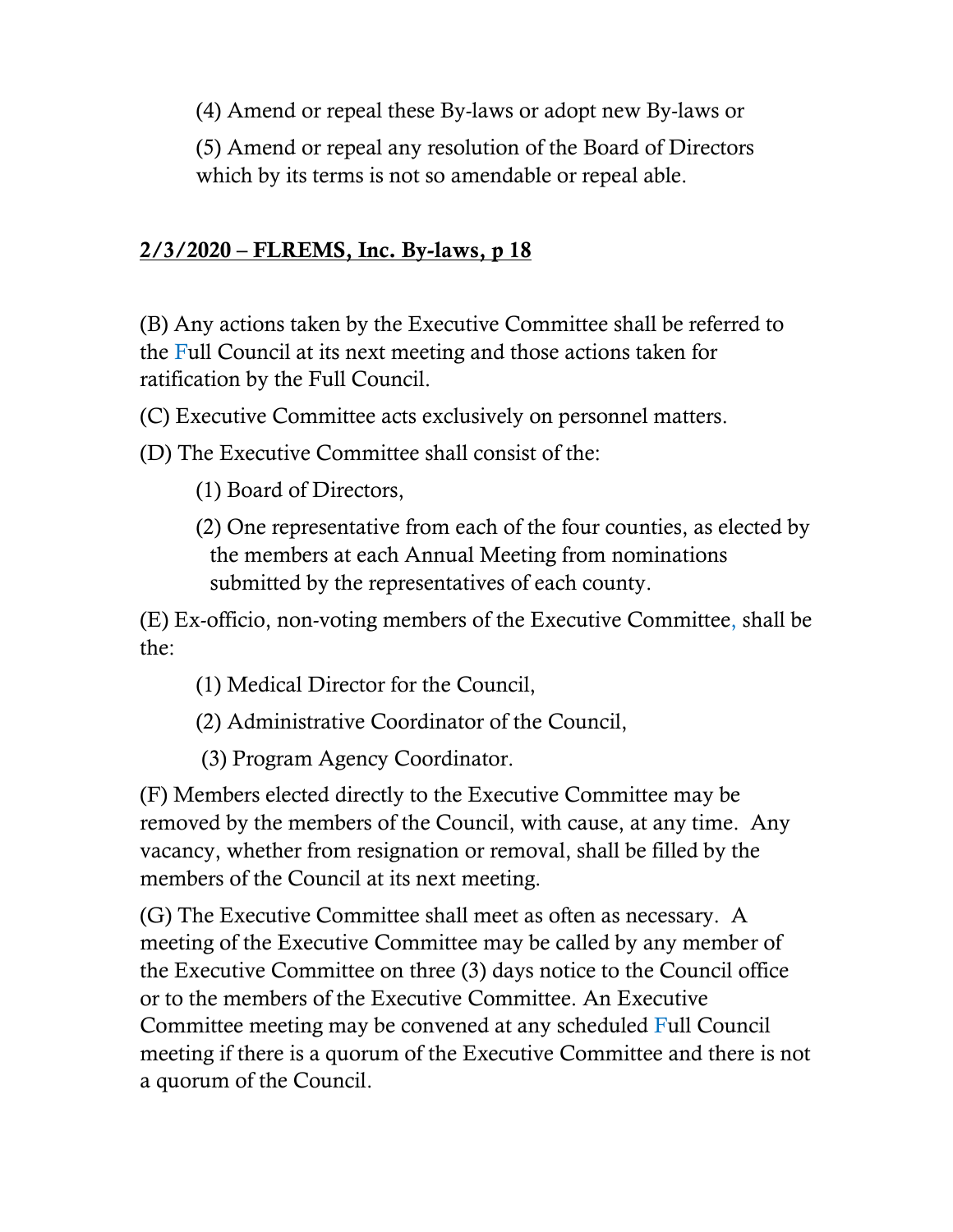(H) The officers of the Board of Directors shall also serve as officers of the Executive Committee.

(I) All voting members of the Executive Committee shall have one vote.

### 2/3/2020 – FLREMS, Inc. By-laws, p 19

(J) A majority of the Executive Committee members seated shall constitute a quorum for the transaction of business.

(K) The business of the Executive Committee shall be conducted by a majority vote of the members present. If an emergency arises and a special meeting and/or quorum cannot be obtained in a timely manner the Chairperson will electronically poll all members of the Executive Committee for a vote pertaining to the subject with a clear reply date indicated. This electronic vote and results will be introduced into the minutes at the next meeting of the Executive Committee.

### Section 2. Regional Emergency Medical Advisory Committee:

(A) The Regional Emergency Medical Advisory Committee (REMAC), as defined in Sec. 3001(16) of Article 30 of the New York State Public Health Law:

(1) Shall develop and recommend to the Council policies, procedures and triage, treatment and transportation protocols which are consistent with the standards of the state emergency medical advisory committee and which address specific local conditions, and

(2) May recommend to the Council:

(a) Physicians for approval to provide on-line medical control,

(b) The coordination of regional medical control systems, and

(c) The REMAC's participation in quality improvement activities addressing system-wide concerns.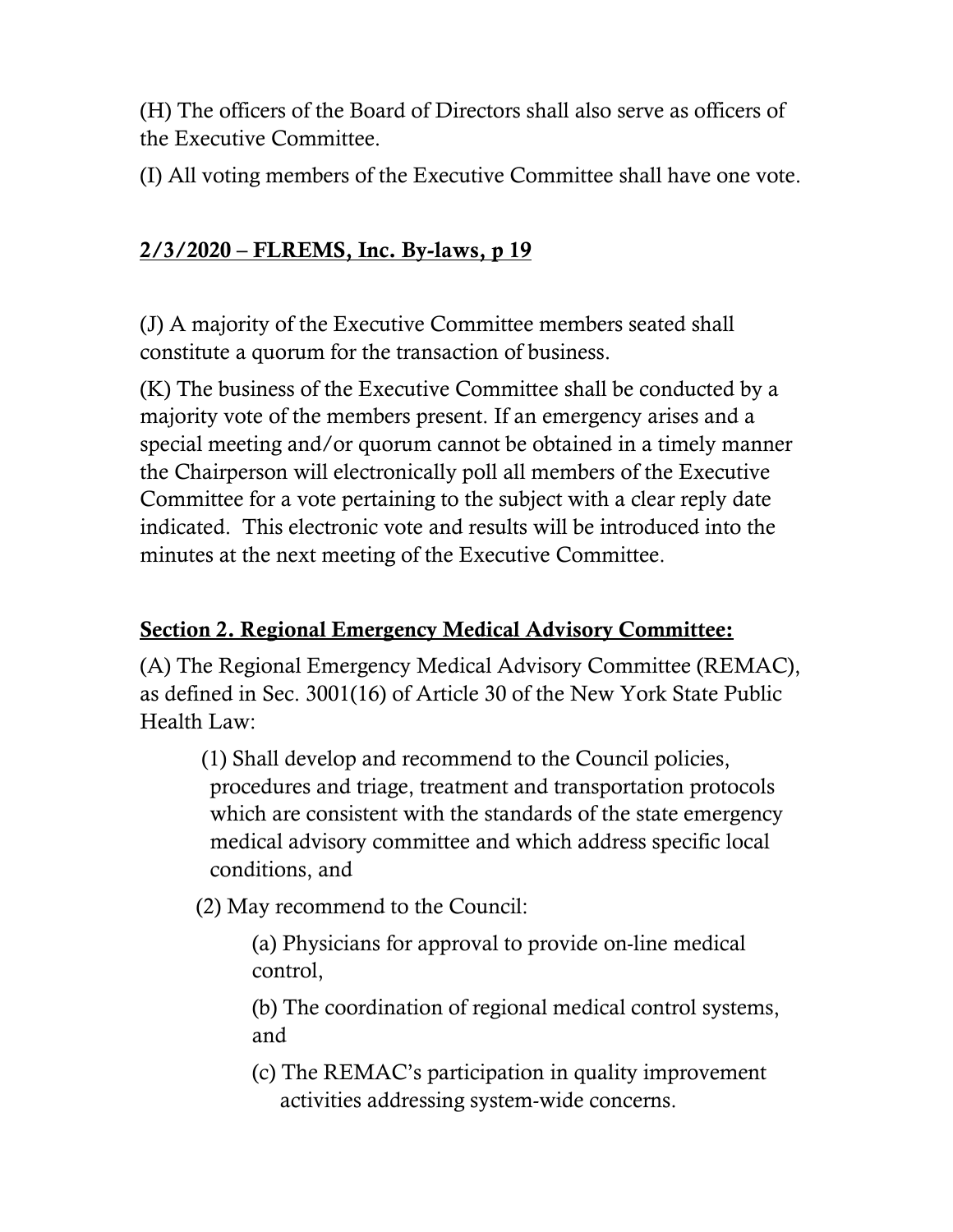(B) The REMAC shall be comprised of a minimum of five physicians appointed to one or two-year terms by the Chairperson of the Council, subject to the approval of the members at the Annual Meeting, and

### 2/3/2020 – FLREMS, Inc. By-laws, p 20

including the Medical Director of the Council, who will serve as the Chairperson of the REMAC.

(C) A Physician Chairperson and Two (2) Vice -Chairpersons will be elected by the members of REMAC and approved by the Council Chairperson and ratified by the Full Council. Each with the following duties:

(1) The Chairperson will conduct the business of the REMAC following procedures set forth by Section 3001(16) of NYS Health Law Article 30; the Full Council and Sturges Parliamentary Procedure.

(a) Appoint persons to conduct focused studies on topics to enhance procedures for the region.

(b) Contact Hospitals and other medical providers with issues that pertain to pre-hospital care within the region.

(c) Promote procedures to enhance pre-hospital care throughout the region.

(d) Accomplish the duties outlined in the absence of the First Vice-Chairperson and or the Second Vice-Chairperson for the region.

(2) First Vice-Chairperson will act in the absence of the Chairperson with all the duties and responsibilities of that person.

(a) Be responsible for the Quality Management program(s) of REMAC. Conduct or cause reviews, focused studies, and other management tools to assure and enhance pre-hospital care throughout the region.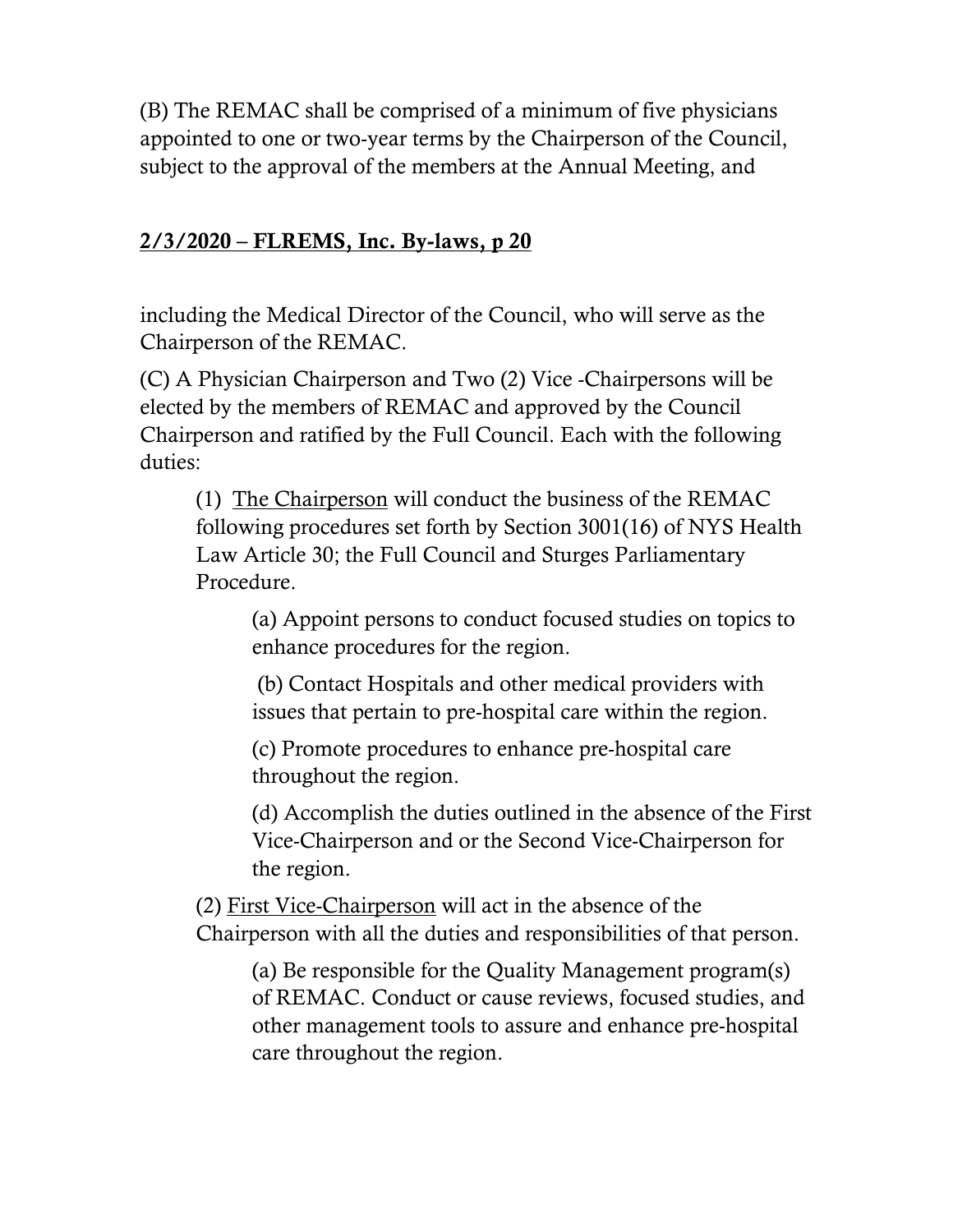(b) Recommend procedural changes necessary to ensure Quality pre-hospital care throughout the Region.

(3) Second Vice-Chairperson will act in the absence of the Chairperson and the First Vice-Chairperson with all the duties and

### 2/3/2020 – FLREMS, Inc. By-laws, p 21

responsibilities of those positions. Be responsible for the Regional training programs to include but not limited to:

(a) Credentialing of Emergency Physicians providing Medical Control.

(b) Provide or cause to provide training and credentialing of pre-hospital care providers at their level of NYS Bureau of EMS certification.

(C) Each voting Physician of the REMAC may designate, in writing, an alternate physician to represent him at any REMAC meeting. The alternate shall have the full voting privileges of said Physician.

(D) Non-voting members of the REMAC may include but not limited to representatives from each of the following groups, appointed to one or two-year terms by the Chairperson of the Council subject to the approval of the members at the Annual Meeting.

(1) Hospitals,

(2) Basic life support providers (two),

(3) Advanced life support providers (two),

Basic Life Support and Advanced Life Support members of REMAC are elected by the Full Council at the Annual Meeting of the Council.

(4) EMS training sponsor medical directors, and

(5) County EMS coordinators.

(E) Both voting and non-voting members of the REMAC may, but need not, be members of the Council.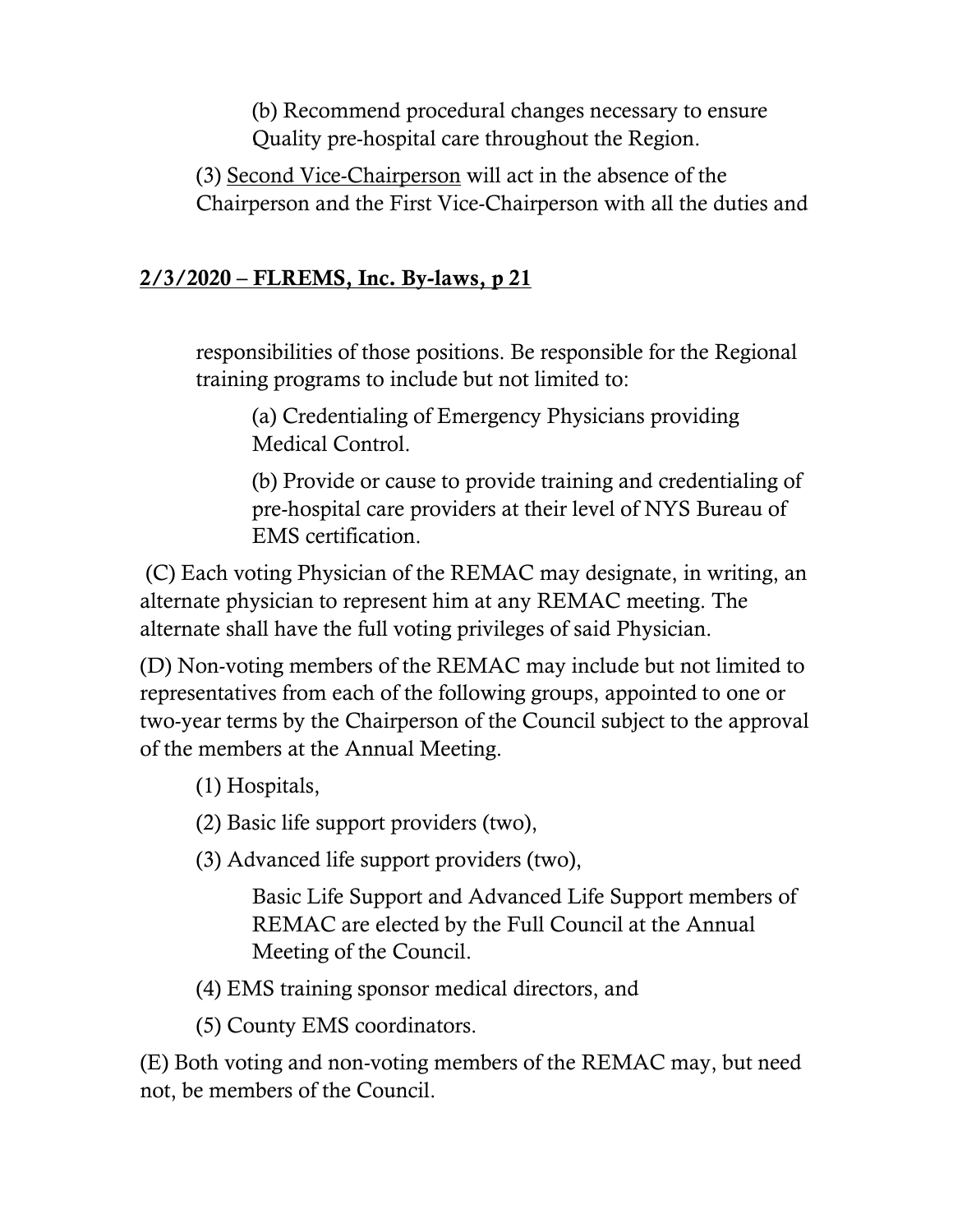(F) All voting members of the REMAC shall have one vote.

(G) Two [2] voting physician members of the REMAC, to include Chairperson, shall constitute a quorum.

(H) The business of the REMAC shall be conducted by a majority vote of the voting members present.

#### 2/3/2020 – FLREMS, Inc. By-laws, p 22

### Section 3. Training Committee – Regional:

(A) The Training Committee is responsible for matters delegated by the Council in the region pertaining to the training and education of EMS personnel.

(B) The Committee shall be appointed by the Chairman of the Council and shall be comprised of members, and ex-officio members, of the Council and other interested persons.

(C) The Committee shall meet from time to time as required to complete its responsibilities.

(D) At its first meeting following the Annual Meeting, the Committee shall elect a Chairperson who shall serve for one year.

(E) Each member of the Committee shall have one vote.

(F) A majority of the Committee's seated members shall constitute a quorum to conduct business.

(G) The business of the Committee shall be conducted by a majority vote of the members present.

#### Section 4. Sponsorship Steering Training and Education Committee

(A) The Training and Education Committee is responsible for matters delegated by the Council for the NYS DOH Bureau OF EMS Sponsorship pertaining to the training of EMS personnel.

(B) The Committee shall be appointed by the Chairman of the Council and shall be comprised of members, and ex-officio members, of the Council and other interested persons.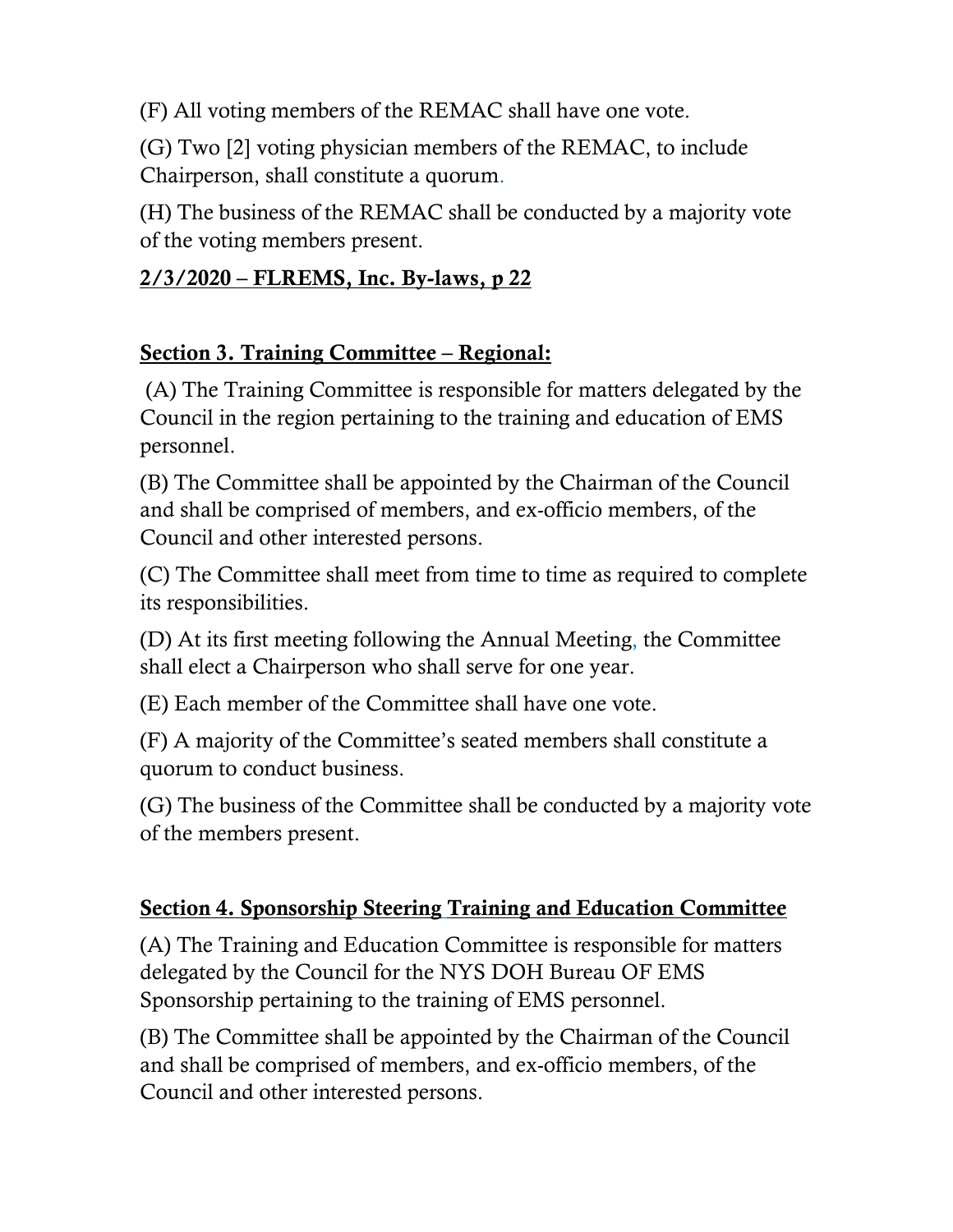(C) The Committee shall meet from time to time as required to complete its responsibilities.

(D) At its first meeting following the Annual Meeting, the Committee shall elect a Chairperson who shall serve for one year.

(E) Each member of the Committee shall have one vote.

### 2/3/2020 – FLREMS, Inc. By-laws, p 23

(F) A majority of the Committee's seated members shall constitute a quorum to conduct business.

(G) The business of the Committee shall be conducted by a majority vote of the members present.

### Section 4. Nominating Committee:

(A) The Nominating Committee shall be responsible for submitting to the members, nominations to fill vacancies in the:

- (1) Membership of the Council,
- (2) Board of Directors, and
- (3) Executive Committee.

(B) The Nominating Committee shall be comprised of four members, one from each of the four counties.

(C) The members shall be appointed by the Chairperson of the Council, and one designated Chairperson, Nominating Committee, by the members of the Committee subject to approval of the members.

(D) The members shall serve until the next Annual Meeting.

(E) A majority of the Committee members seated shall constitute a quorum for the transaction of business.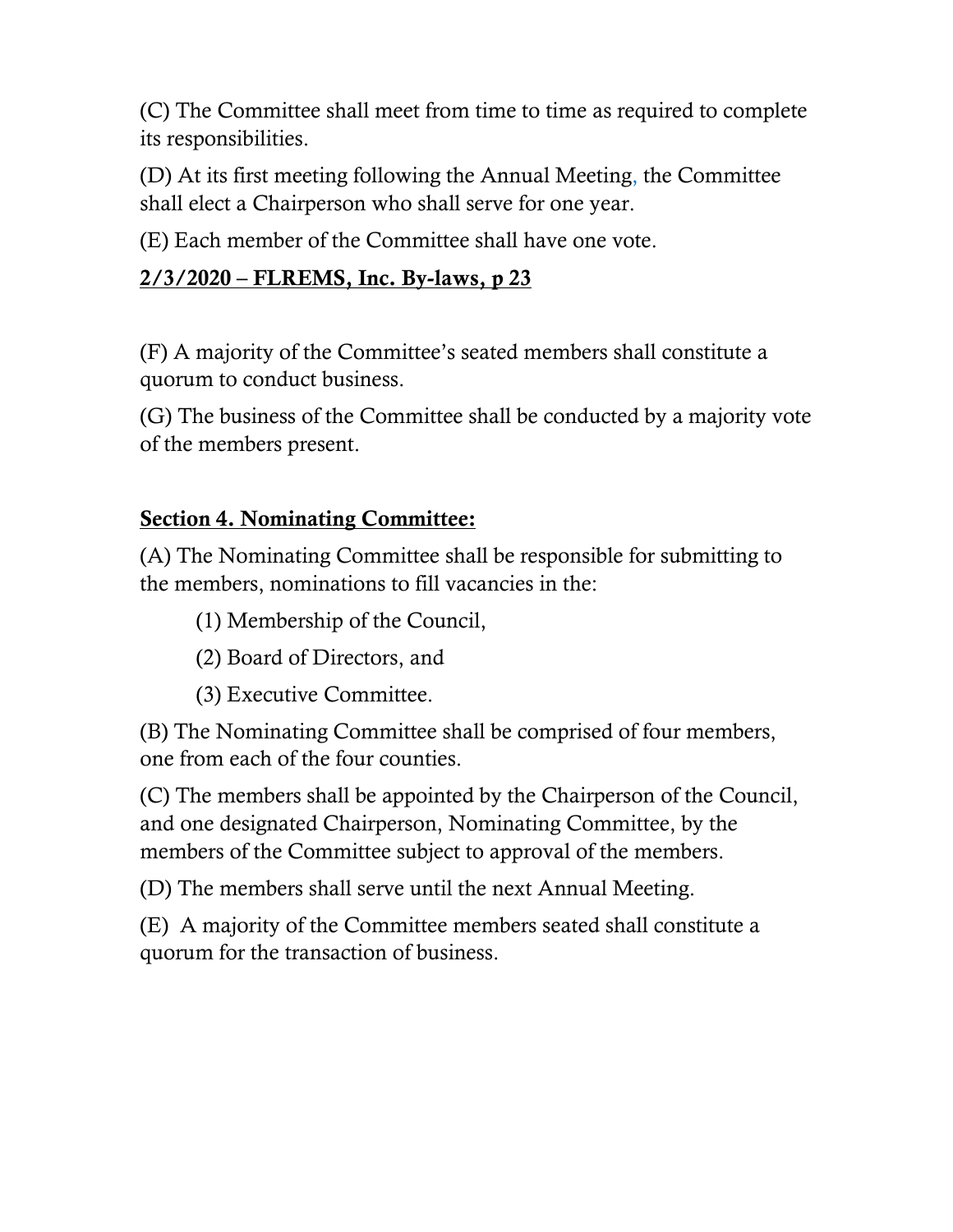## ARTICLE XIV - CONTRACTS, CHECKS, DRAFTS AND BANK ACCOUNTS:

### Section 1. Execution of Contracts:

The members of the Council or when time requires the Board of Directors, except as otherwise provided in these By-laws, may authorize any officer or officers, agent, or agents in the name of and on behalf of the Council to enter any contract or execute and deliver any instrument, and such authority may be general or confined to specific instances; but, unless so authorized by the members or the Board of

## 2/3/2020 – FLREMS, Inc. By-laws, p 24

Directors, or expressly authorized by these By-laws, no officers, agent, or employee shall have any power or authority to bind the Council by any contract or engagement or to pledge its credit or to render it liable pecuniarily in any amount for any purpose.

### Section 2. Loans:

(A) No loans shall be contracted on behalf of the Council unless specifically authorized by the Board of Directors and ratified by the Full Council.

(B) No loans shall be made by the Council to its directors or officers, or to any other corporation, firm, association, or any other entity in which one or more of its directors or officers are directors or officers or hold a substantial financial interest.

### Section 3. Checks, Drafts, etc.:

All checks, drafts, and other orders for the payment of money out of the funds of the Council, and all notes or other evidences of indebtedness of the Council, shall be signed on behalf of the Council in such manner as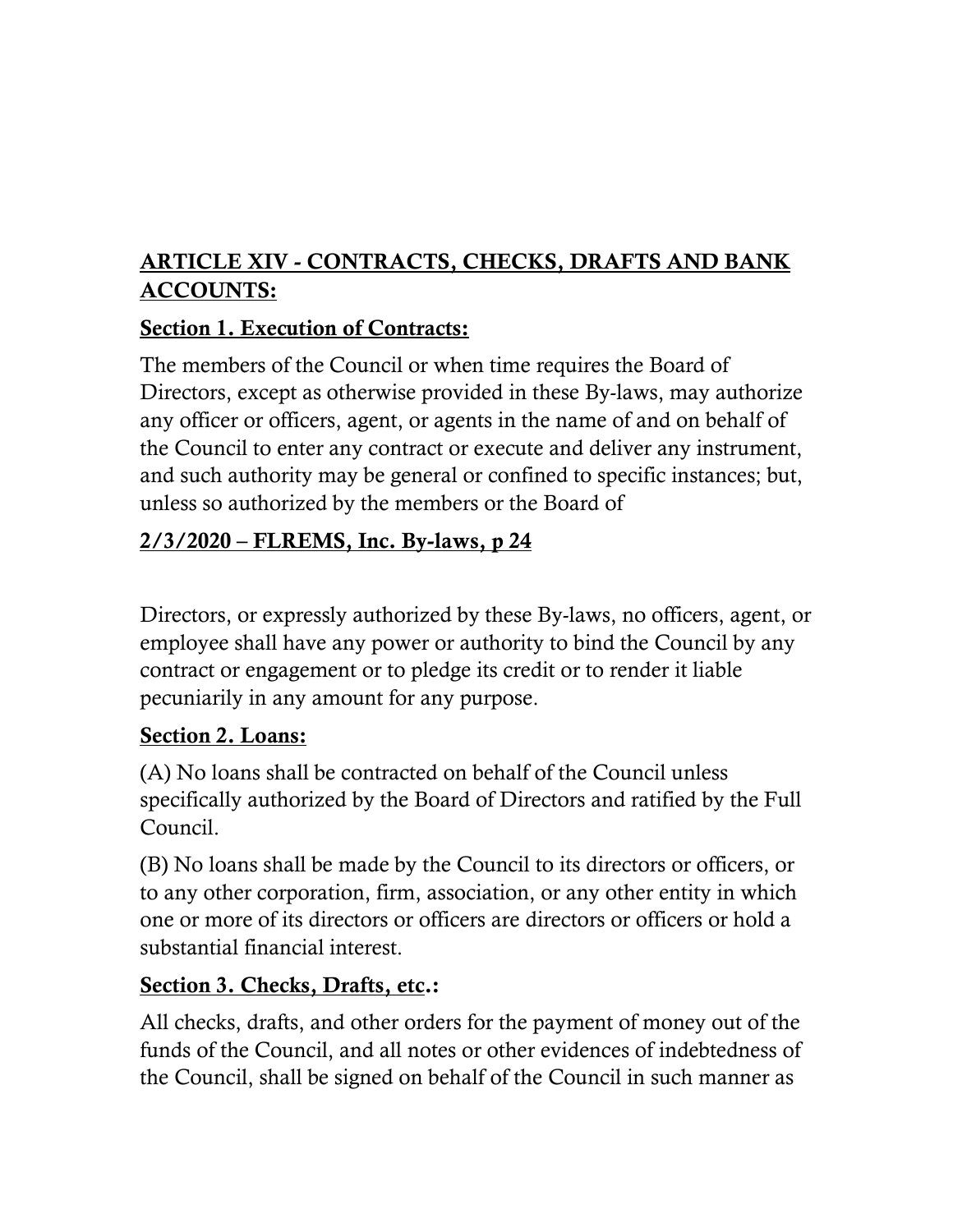shall from time to time be determined by resolution of the Board of Directors.

### Section 4. Deposits

All funds of the Council not otherwise employed shall be deposited from time to time to the credit of the Council in such banks, trust companies or other depositories as the Board of Directors may select.

## ARTICLE XV - GENERAL

### Section 1. The Council Seal:

The Seal shall be in the form of a circle and shall have inscribed thereon the following: FINGER LAKES REGIONAL EMERGENCY MEDICAL SERVICES COUNCIL, INC., 1986 New York Not-for-Profit Corporation.

## 2/3/2020 – FLREMS, Inc. By-laws, p 25

### Section 2. Indemnification of Directors and Officers:

(A) To the full extent authorized by law, the Council shall indemnify any person made, or threatened to be made, a party in any action or proceeding, whether civil or criminal, because of the fact that the person, his or her testator, or intestate, is or was a Director or Officer of the Council or served in any capacity at the request of the Council and who acted in good faith.

(B) The foregoing shall not obligate the Council to purchase Directors' and Officers' liability insurance, but should applicable law permit, the Council may purchase such insurance if authorized and approved by the Board of Directors.

### Section 3. Interested Directors and Officers:

No contract or other transaction between the Council and one or more of its Directors or Officers, or between the Council and any other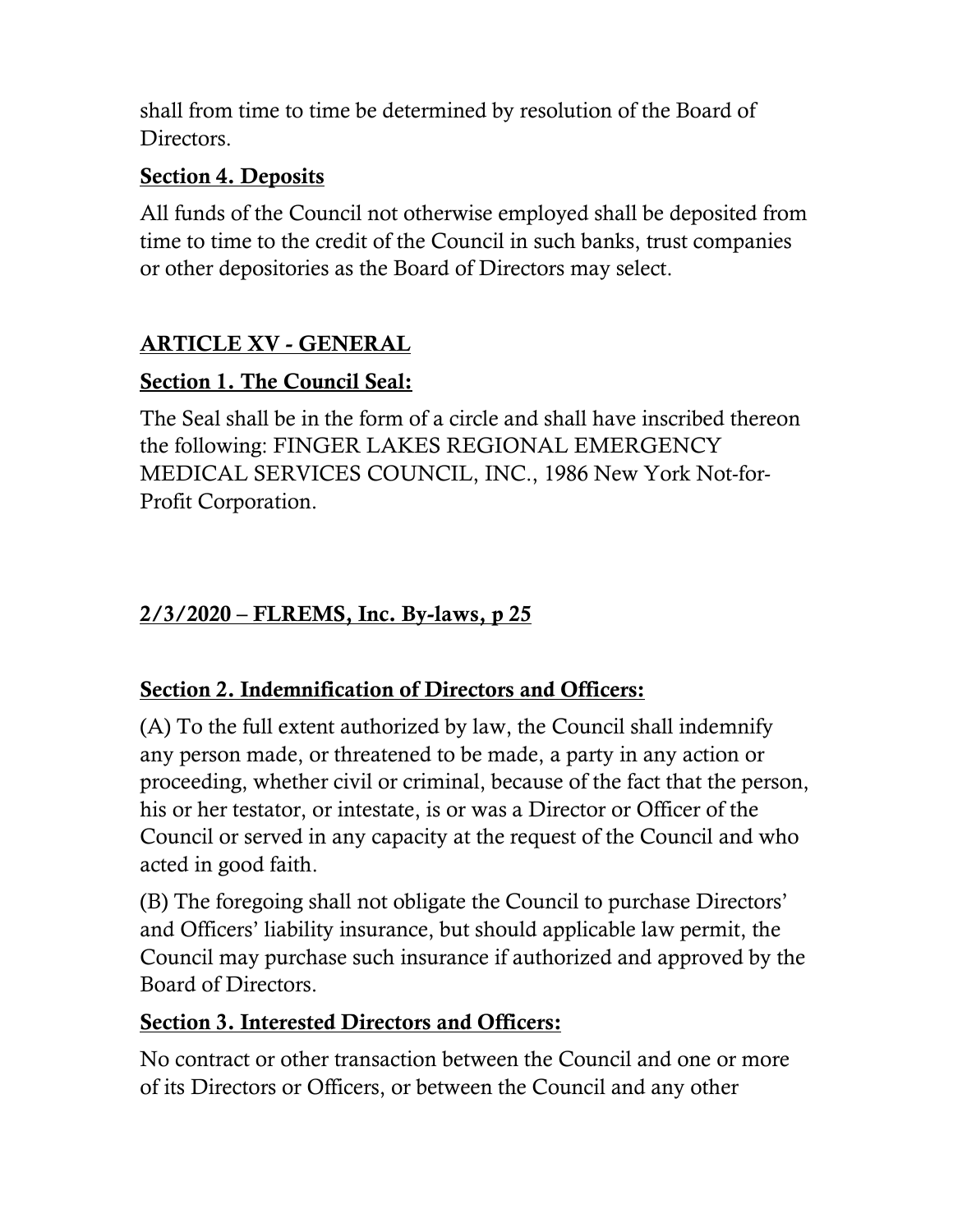corporation, firm, association or other entity in which one or more of its directors or officers are Directors or Officers, or have a substantial financial interest, shall be either void or voidable for this reason alone or by reason alone that such Director or Officer were present at the meeting of the Board of Directors, or of a Committee thereof, which authorized such contract or transaction, or that his or their votes are counted for such purpose:

(1) If the material facts as to such Directors' or Officers' interest in such contract or transaction and as to any such common directorship, officership or financial interest are disclosed in good faith or known to the Board or Committee, and the Board or Committee authorizes such contract or transaction by a vote sufficient for such purpose without counting the vote or votes of such interested Directors or Officers; or

(2) If the material facts as to such Director's or Officer's interest in such contract or transaction and as to any such common directorship, officership or financial interest are disclosed in good faith or known to the members entitled to vote thereon, if any, and such contract or transaction is authorized by vote of such members.

### 2/3/2020 – FLREMS, Inc. By-laws, p 26

(3) Common or interested Directors may be counted in determining the presence of a quorum at a meeting of the members, the Board of Directors or Committee which authorizes such a contract or transaction.

### ARTICLE XVI - FISCAL YEAR:

### Section 1. Fiscal Year:

The fiscal year of the Council shall commence September 1 in each calendar year and end on August 31 of the following calendar year.

### ARTICLE XVII - AMENDMENTS:

Section 1. Amendments: